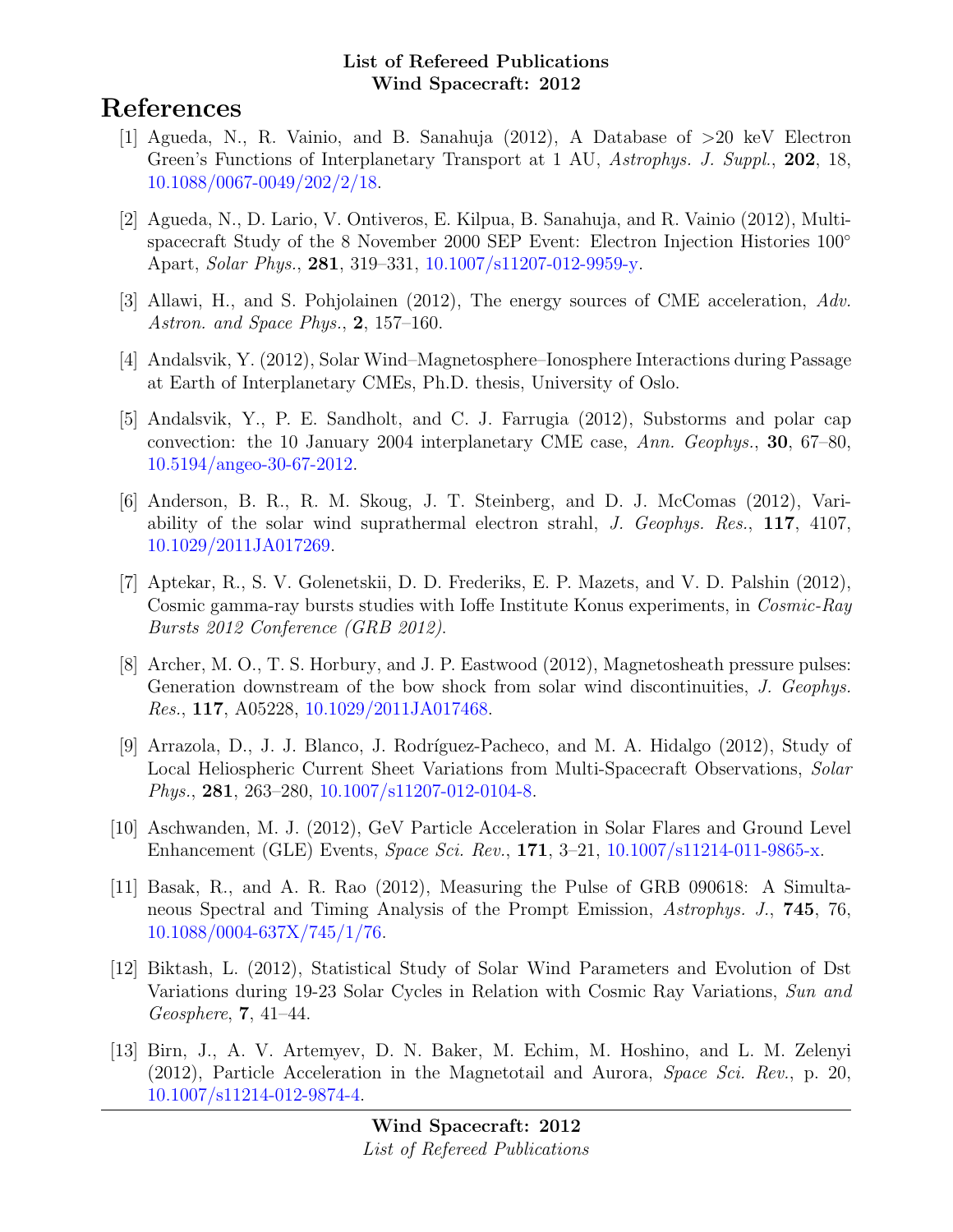- [14] Blanch, E., and D. Altadill (2012), Midlatitude F region peak height changes in response to interplanetary magnetic field conditions and modeling results, J. Geophys. Res., 117, A12311, [10.1029/2012JA018009.](http://dx.doi.org/10.1029/2012JA018009)
- [15] Branduardi-Raymont, G., S. F. Sembay, J. P. Eastwood, D. G. Sibeck, T. A. Abbey, P. Brown, J. A. Carter, C. M. Carr, C. Forsyth, D. Kataria, S. Kemble, S. E. Milan, C. J. Owen, L. Peacocke, A. M. Read, A. J. Coates, M. R. Collier, S. W. H. Cowley, A. N. Fazakerley, G. W. Fraser, G. H. Jones, R. Lallement, M. Lester, F. S. Porter, and T. K. Yeoman (2012), AXIOM: advanced X-ray imaging of the magnetosphere, *Exper. Astron.*, 33, 403–443, [10.1007/s10686-011-9239-0.](http://dx.doi.org/10.1007/s10686-011-9239-0)
- [16] Broiles, T. W., M. I. Desai, and D. J. McComas (2012), Formation, shape, and evolution of magnetic structures in CIRs at 1 AU, *J. Geophys. Res.*, 117, A03102, [10.1029/2011JA017288.](http://dx.doi.org/10.1029/2011JA017288)
- [17] Cao, X., Z. Y. Pu, A. M. Du, S. Tian, X. G. Wang, C. J. Xiao, H. U. Frey, M. V. Kubyshkina, V. M. Mishin, S. Y. Fu, L. Xie, and Q. G. Zong (2012), Auroral streamers implication for the substorm progression on September 14, 2004, Planet. Space Sci.,  $71$ , 119–124, [10.1016/j.pss.2012.07.018.](http://dx.doi.org/10.1016/j.pss.2012.07.018)
- [18] Carter, B. A., R. A. Makarevich, J. C. Devlin, and A. J. McDonald (2012), Coincident multi-point observations of the E- and F-region decametre-scale plasma waves at high latitudes, J. Atmos. Solar-Terr. Phys., 80, 323–335, [10.1016/j.jastp.2012.02.014.](http://dx.doi.org/10.1016/j.jastp.2012.02.014)
- [19] Case, N. A., and J. A. Wild (2012), A statistical comparison of solar wind propagation delays derived from multispacecraft techniques, J. Geophys. Res., 117, A02101, [10.1029/2011JA016946.](http://dx.doi.org/10.1029/2011JA016946)
- [20] Case, N. A., and J. A. Wild (2012), Correction to "A statistical comparison of solar wind propagation delays derived from multispacecraft techniques", J. Geophys. Res., 117, A03105, [10.1029/2012JA017629.](http://dx.doi.org/10.1029/2012JA017629)
- [21] Cattell, C. A., A. Breneman, K. Goetz, P. J. Kellogg, K. Kersten, J. R. Wygant, L. B. Wilson III, M. D. Looper, J. B. Blake, and I. Roth (2012), Large-Amplitude Whistler Waves and Electron Acceleration in the Earth's Radiation Belts: A Review of STEREO and Wind Observations, in Dynamics of the Earth's Radiation Belts and Inner Magnetosphere, Geophys. Monogr. Ser., vol. 199, edited by D. Summers, I. R. Mann, D. N. Baker, and M. Schulz, pp. 41–51, American Geophysical Union, Washington, D.C., [10.1029/2012GM001322.](http://dx.doi.org/10.1029/2012GM001322)
- [22] Cerrato, Y., E. Saiz, C. Cid, W. D. Gonzalez, and J. Palacios (2012), Solar and interplanetary triggers of the largest Dst variations of the solar cycle 23, J. Atmos. Solar-Terr. Phys., 80, 111–123, [10.1016/j.jastp.2011.09.001.](http://dx.doi.org/10.1016/j.jastp.2011.09.001)
- [23] Chané, E., J. Saur, F. M. Neubauer, J. Raeder, and S. Poedts (2012), Observational evidence of Alfvén wings at the Earth, J. Geophys. Res.,  $117$ , A09217, [10.1029/2012JA017628.](http://dx.doi.org/10.1029/2012JA017628)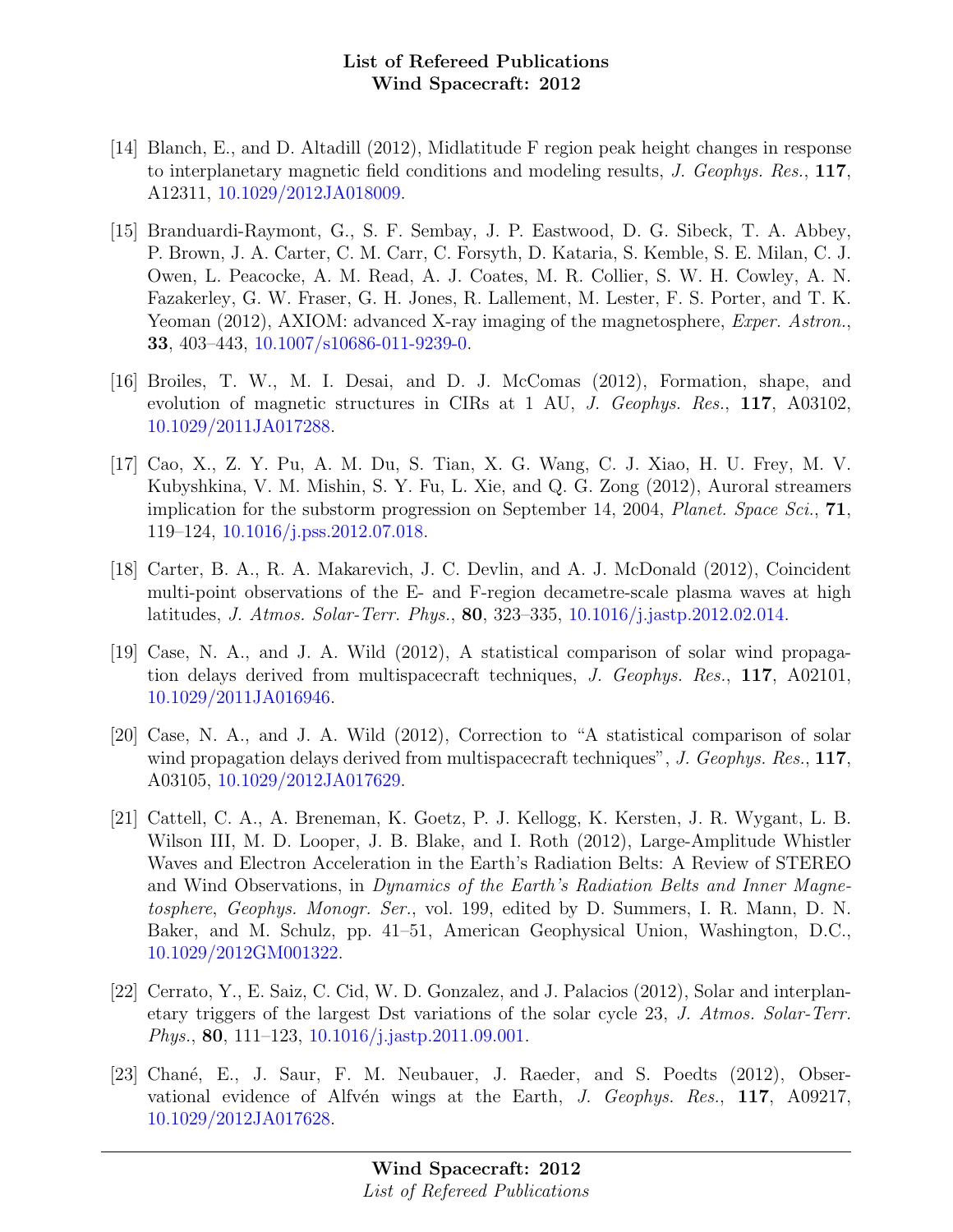- [24] Chen, G.-M., J. Xu, W. Wang, J. Lei, and A. G. Burns (2012), A comparison of the effects of CIR- and CME-induced geomagnetic activity on thermospheric densities and spacecraft orbits: Case studies, J. Geophys. Res., 117, A08315, [10.1029/2012JA017782.](http://dx.doi.org/10.1029/2012JA017782)
- [25] Chen, J., S. P. Slinker, and I. Triandaf (2012), Bayesian prediction of geomagnetic storms: Wind data, 1996-2010, Space Weather, 10, 04005, [10.1029/2011SW000740.](http://dx.doi.org/10.1029/2011SW000740)
- [26] Cid, C., H. Cremades, A. Aran, C. Mandrini, B. Sanahuja, B. Schmieder, M. Menvielle, L. Rodriguez, E. Saiz, Y. Cerrato, S. Dasso, C. Jacobs, C. Lathuillere, and A. Zhukov (2012), Can a halo CME from the limb be geoeffective?, J. Geophys. Res., 117, A11102, [10.1029/2012JA017536.](http://dx.doi.org/10.1029/2012JA017536)
- [27] Clausen, L. B. N., J. B. H. Baker, J. M. Ruohoniemi, R. A. Greenwald, E. G. Thomas, S. G. Shepherd, E. R. Talaat, W. A. Bristow, Y. Zheng, A. J. Coster, and S. Sazykin (2012), Large-scale observations of a subauroral polarization stream by midlatitude SuperDARN radars: Instantaneous longitudinal velocity variations, J. Geophys. Res., 117, A05306, [10.1029/2011JA017232.](http://dx.doi.org/10.1029/2011JA017232)
- [28] Clausen, L. B. N., J. B. H. Baker, J. M. Ruohoniemi, S. E. Milan, and B. J. Anderson (2012), Dynamics of the region 1 Birkeland current oval derived from the Active Magnetosphere and Planetary Electrodynamics Response Experiment (AMPERE), J. Geophys. Res., 117, A06233, [10.1029/2012JA017666.](http://dx.doi.org/10.1029/2012JA017666)
- [29] Cline, T. (2012), The Initial Gamma Ray Transient Studies, in Cosmic-Ray Bursts 2012 Conference (GRB 2012).
- [30] Cohen, C. M. S., G. M. Mason, M. E. Wiedenbeck, D. K. Haggerty, R. Gomez-Herrero, R. Bucik, E. R. Christian, A. C. Cummings, A. Korth, A. W. Labrador, R. A. Leske, U. Mall, R. A. Mewaldt, E. C. Stone, and T. T. V. Rosenvinge (2012), Observations of the longitudinal spread of solar energetic particle events in solar cycle 24, in American Institute of Physics Conference Series, American Institute of Physics Conference Series, vol. 1436, edited by J. Heerikhuisen, G. Li, N. Pogorelov, and G. Zank, pp. 103–109, [10.1063/1.4723596.](http://dx.doi.org/10.1063/1.4723596)
- [31] Colaninno, R. C. (2012), Investigation of the Forces that Govern the Three-Dimensional Propagation and Expansion of Coronal Mass Ejections from Sun to Earth, Ph.D. thesis, George Mason University.
- [32] Collazzi, A. C., B. E. Schaefer, A. Goldstein, and R. D. Preece (2012), A Significant Problem with Using the Amati Relation for Cosmological Purposes, Astrophys. J., **747**, 39, [10.1088/0004-637X/747/1/39.](http://dx.doi.org/10.1088/0004-637X/747/1/39)
- [33] Connor, H. J., J. Raeder, and K. J. Trattner (2012), Dynamic modeling of cusp ion structures, J. Geophys. Res., 117, A04203, [10.1029/2011JA017203.](http://dx.doi.org/10.1029/2011JA017203)
- [34] Cosgrove, R., and E. Sanchez (2012), Correlation as a global measure of geomagnetic activity: Phase boundaries and a precedent line of nodes, J. Geophys. Res., 117, A06209, [10.1029/2011JA017483.](http://dx.doi.org/10.1029/2011JA017483)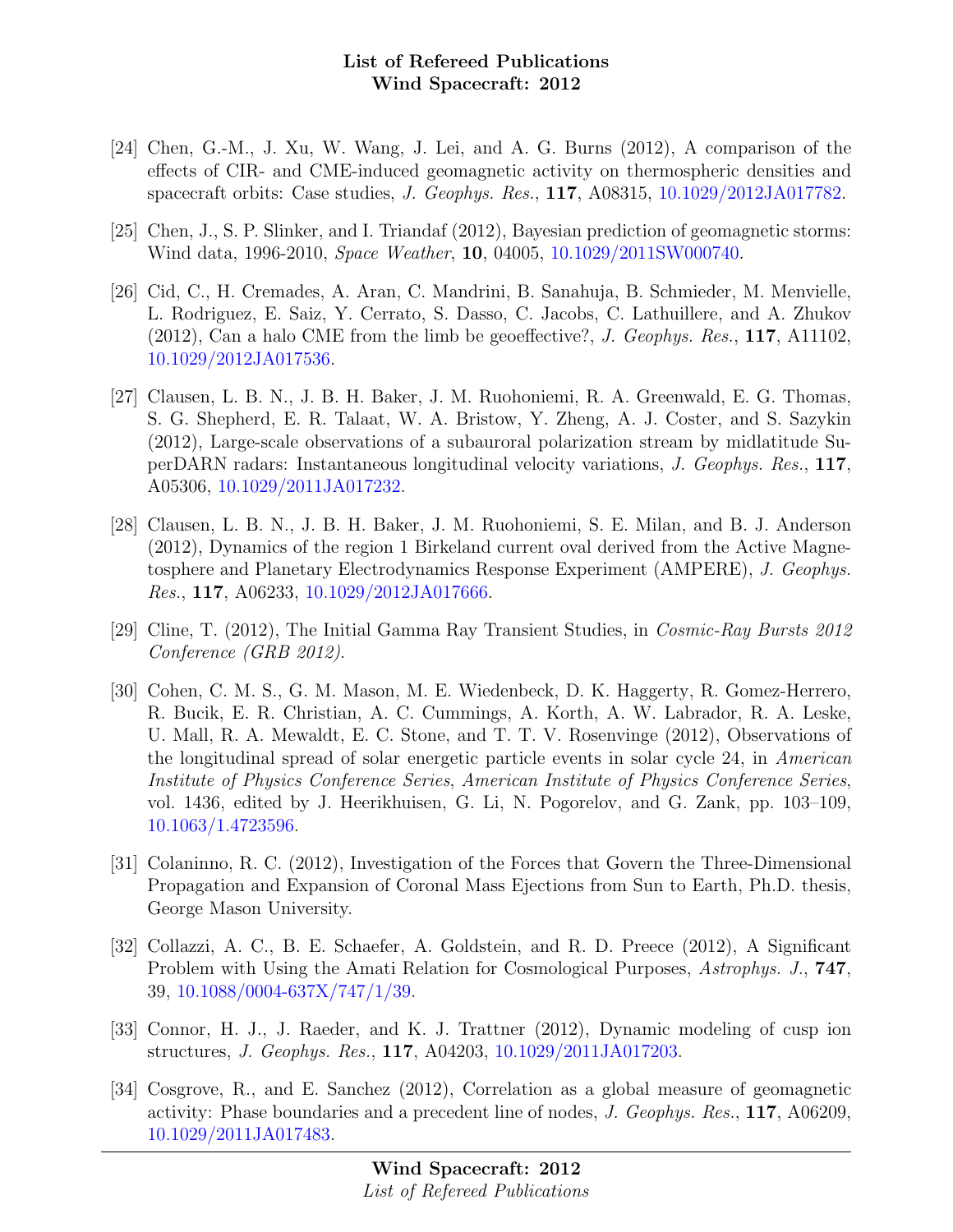- [35] Cousins, E. D. P., and S. G. Shepherd (2012), Statistical maps of small-scale electric field variability in the high-latitude ionosphere, J. Geophys. Res., 117, A12304, [10.1029/2012JA017929.](http://dx.doi.org/10.1029/2012JA017929)
- [36] Cremades, H., C. H. Mandrini, and S. Dasso (2012), Coronal transients during two solar minima: their source regions and interplanetary counterparts, in IAU Symposium, IAU Symposium, vol. 286, edited by C. H. Mandrini and D. F. Webb, pp. 149–153, [10.1017/S1743921312004760.](http://dx.doi.org/10.1017/S1743921312004760)
- [37] Crosby, N. B., A. Veronig, E. Robbrecht, B. Vrsnak, S. Vennerstrom, O. Malandraki, S. Dalla, L. Rodriguez, N. Srivastava, M. Hesse, D. Odstrcil, and COMESEP Consortium (2012), Forecasting the space weather impact: The COMESEP project, in American Institute of Physics Conference Series, American Institute of Physics Conference Series, vol. 1500, edited by Q. Hu, G. Li, G. P. Zank, X. Ao, O. Verkhoglyadova, and J. H. Adams, pp. 159–164, [10.1063/1.4768760.](http://dx.doi.org/10.1063/1.4768760)
- [38] Davis, V. A., M. J. Mandell, N. R. Baker, M. Brown-Hayes, G. T. Davis, R. H. Maurer, and C. Herrmann (2012), Surface-Charging Analysis of the Radiation Belt Storm Probe and Magnetospheric MultiScale Spacecraft, IEEE Trans. Plasma Sci., 40, 262– 273, [10.1109/TPS.2011.2178615.](http://dx.doi.org/10.1109/TPS.2011.2178615)
- [39] Debnath, D., A. Nandi, S. K. Chakrabarti, T. B. Katoch, and A. R. Rao (2012), Nature of GRBs observed by RT-2 on-board CORONAS-PHOTON satellite, in Astronomical Society of India Conference Series, Astronomical Society of India Conference Series, vol. 5, p. 91.
- [40] Démoulin, P., A. Vourlidas, M. Pick, and A. Bouteille (2012), Initiation and Development of the White-light and Radio Coronal Mass Ejection on 2001 April 15, Astrophys. J., 750, 147, [10.1088/0004-637X/750/2/147.](http://dx.doi.org/10.1088/0004-637X/750/2/147)
- [41] Deng, Y., Y. Huang, S. Solomon, L. Qian, D. Knipp, D. R. Weimer, and J.-S. Wang (2012), Anomalously low geomagnetic energy inputs during 2008 solar minimum, J. Geophys. Res., 117, A09307, [10.1029/2012JA018039.](http://dx.doi.org/10.1029/2012JA018039)
- [42] Desai, M., M. Dayeh, C. Smith, G. Mason, and M. Lee (2012), Ion acceleration near CME-driven interplanetary shocks, in American Institute of Physics Conference Series, American Institute of Physics Conference Series, vol. 1436, edited by J. Heerikhuisen, G. Li, N. Pogorelov, and G. Zank, pp. 110–115, [10.1063/1.4723597.](http://dx.doi.org/10.1063/1.4723597)
- [43] Dmitriev, A. V., and A. V. Suvorova (2012), Traveling magnetopause distortion related to a large-scale magnetosheath plasma jet: THEMIS and ground-based observations, J. Geophys. Res., 117, 8217, [10.1029/2011JA016861.](http://dx.doi.org/10.1029/2011JA016861)
- [44] Dobrica, V., C. Demetrescu, and G. Maris (2012), Solar Wind Dynamic Pressure and Magnetopause Stand-off Distance before the Instrumental Era, Sun and Geosphere, 7, 45–48.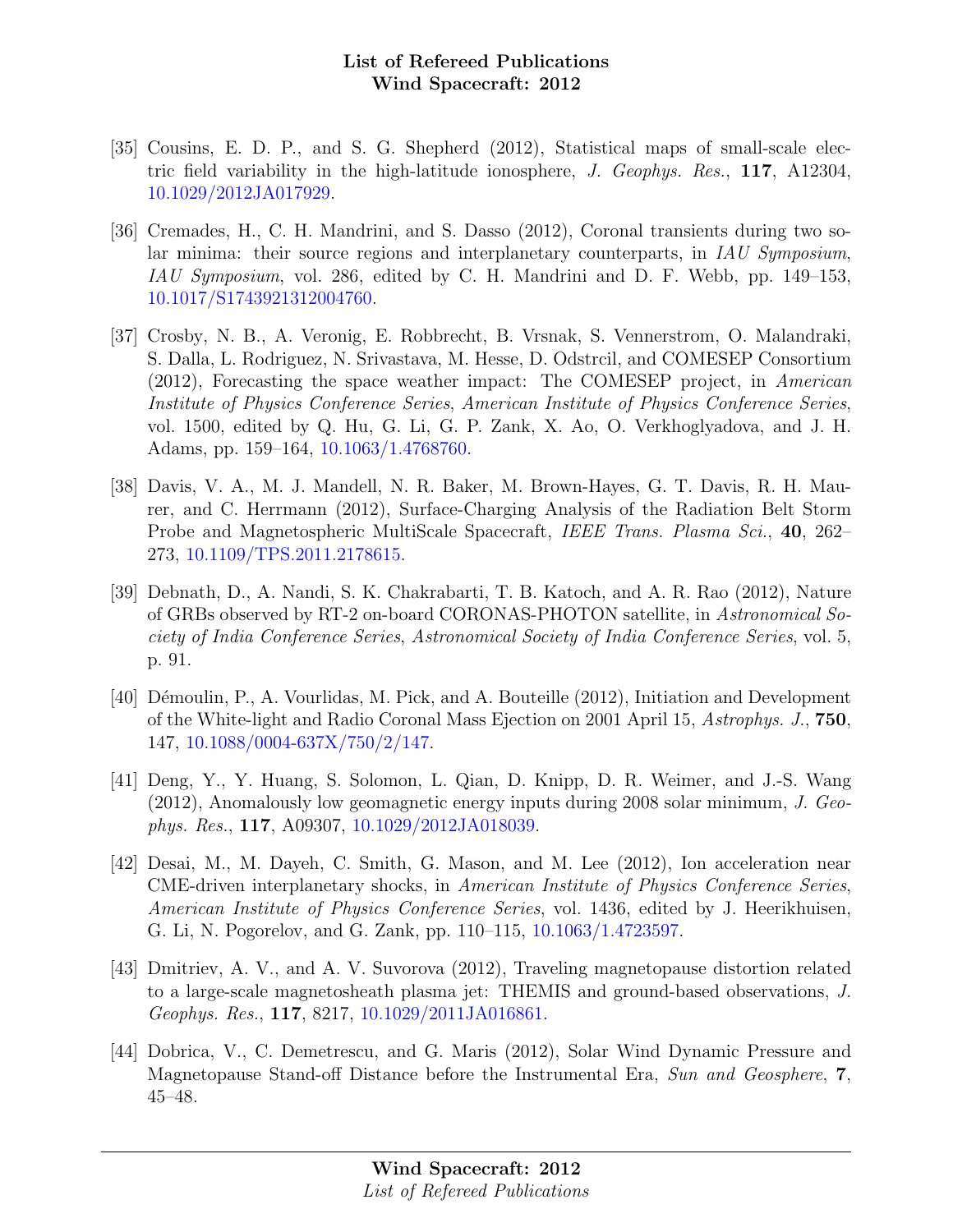- [45] Dresing, N., R. Gómez-Herrero, A. Klassen, B. Heber, Y. Kartavykh, and W. Dröge (2012), The Large Longitudinal Spread of Solar Energetic Particles During the 17 January 2010 Solar Event, Solar Phys., 281, 281–300, [10.1007/s11207-012-0049-y.](http://dx.doi.org/10.1007/s11207-012-0049-y)
- [46] Ebert, R. W., M. I. Desai, M. A. Dayeh, and G. M. Mason (2012), Helium Ion Anisotropies in Corotating Interaction Regions at 1 AU, Astrophys. J. Lett., 754, L30, [10.1088/2041-](http://dx.doi.org/10.1088/2041-8205/754/2/L30) [8205/754/2/L30.](http://dx.doi.org/10.1088/2041-8205/754/2/L30)
- [47] Elliott, H. A., C. J. Henney, D. J. McComas, C. W. Smith, and B. J. Vasquez (2012), Temporal and radial variation of the solar wind temperature-speed relationship, J. Geophys. Res., 117, A09102, [10.1029/2011JA017125.](http://dx.doi.org/10.1029/2011JA017125)
- [48] Erdős, G., and A. Balogh (2012), Magnetic Flux Density Measured in Fast and Slow Solar Wind Streams, Astrophys. J., 753, 130, [10.1088/0004-637X/753/2/130.](http://dx.doi.org/10.1088/0004-637X/753/2/130)
- [49] Fang, H., L. Weng, and Z. Sheng (2012), Variations in the thermosphere and ionosphere response to the 17-20 April 2002 geomagnetic storms, Adv. Space Res., 49, 1529–1536, [10.1016/j.asr.2012.02.024.](http://dx.doi.org/10.1016/j.asr.2012.02.024)
- [50] Farrell, W. M., J. S. Halekas, R. M. Killen, G. T. Delory, N. Gross, L. V. Bleacher, D. Krauss-Varben, P. Travnicek, D. Hurley, T. J. Stubbs, M. I. Zimmerman, and T. L. Jackson (2012), Solar-Storm/Lunar Atmosphere Model (SSLAM): An overview of the effort and description of the driving storm environment, J. Geophys. Res., 117, E00K04, [10.1029/2012JE004070.](http://dx.doi.org/10.1029/2012JE004070)
- [51] Farrugia, C. J., B. Harris, M. Leitner, C. M¨ostl, A. B. Galvin, K. D. C. Simunac, R. B. Torbert, M. B. Temmer, A. M. Veronig, N. V. Erkaev, A. Szabo, K. W. Ogilvie, J. G. Luhmann, and V. A. Osherovich (2012), Deep Solar Activity Minimum 2007 - 2009: Solar Wind Properties and Major Effects on the Terrestrial Magnetosphere, Solar Phys., 281, 461–489, [10.1007/s11207-012-0119-1.](http://dx.doi.org/10.1007/s11207-012-0119-1)
- [52] Fatemi, S., M. Holmström, and Y. Futaana (2012), The effects of lunar surface plasma absorption and solar wind temperature anisotropies on the solar wind proton velocity space distributions in the low-altitude lunar plasma wake, J. Geophys. Res., 117, A10105, [10.1029/2011JA017353.](http://dx.doi.org/10.1029/2011JA017353)
- [53] Fear, R., and R. T. Wicks (2012), Autumn MIST 2011, Astron. Geophys., 53(1), 010,000– 1, [10.1111/j.1468-4004.2012.53127.x.](http://dx.doi.org/10.1111/j.1468-4004.2012.53127.x)
- [54] Fear, R. C., and S. E. Milan (2012), The IMF dependence of the local time of transpolar arcs: Implications for formation mechanism, J. Geophys. Res., 117, A03213, [10.1029/2011JA017209.](http://dx.doi.org/10.1029/2011JA017209)
- [55] Fear, R. C., S. E. Milan, and K. Oksavik (2012), Determining the axial direction of highshear flux transfer events: Implications for models of FTE structure, J. Geophys. Res., 117, A09220, [10.1029/2012JA017831.](http://dx.doi.org/10.1029/2012JA017831)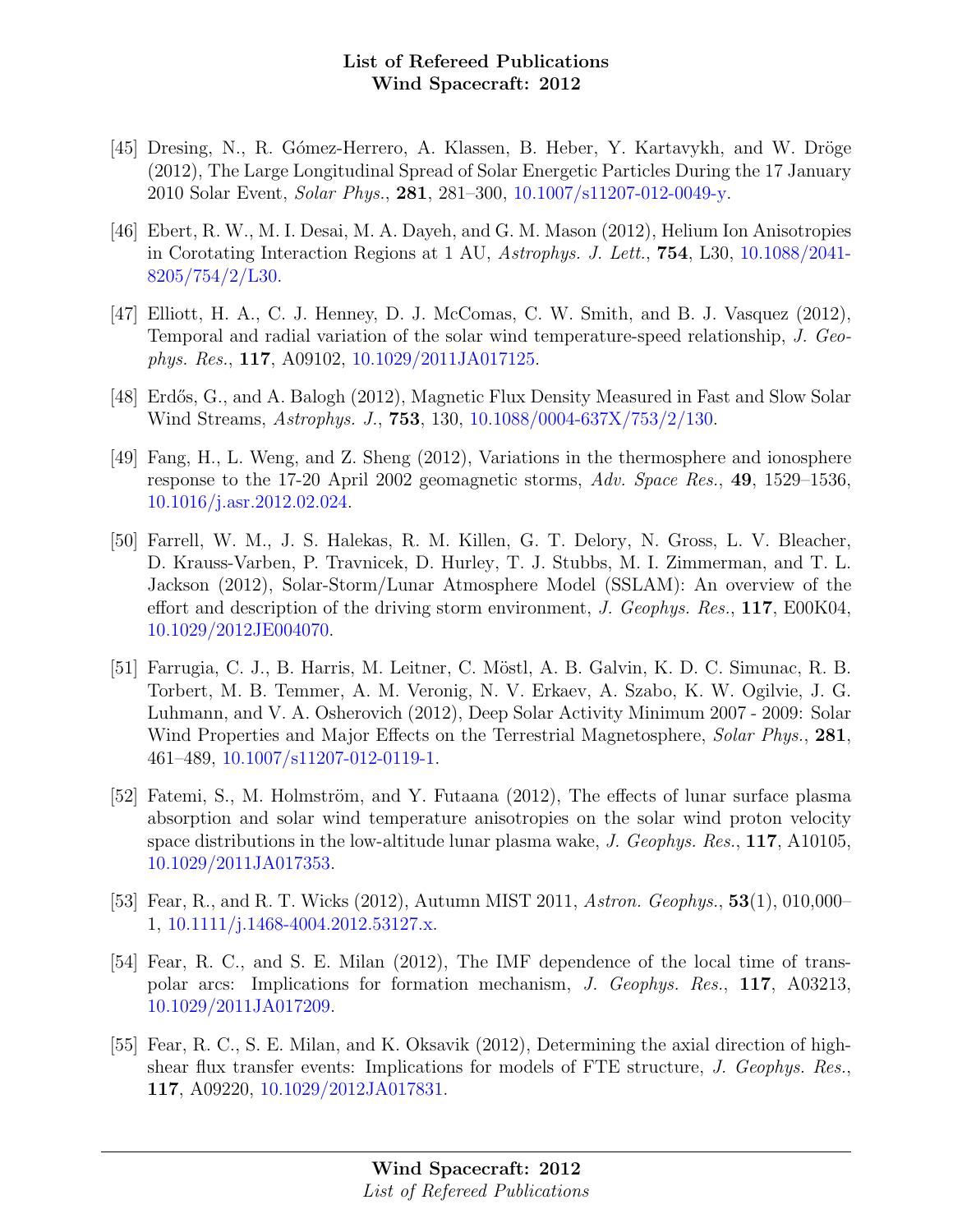- [56] Feng, H. Q., J. M. Wang, and D. J. Wu (2012), The evidence for the evolution of interplanetary small flux ropes: Boundary layers, Chinese Sci. Bull., 57, 1415–1420, [10.1007/s11434-011-4960-7.](http://dx.doi.org/10.1007/s11434-011-4960-7)
- [57] Feng, S. W., Y. Chen, X. L. Kong, G. Li, H. Q. Song, X. S. Feng, and Y. Liu (2012), Radio Signatures of Coronal-mass-ejection-Streamer Interaction and Source Diagnostics of Type II Radio Burst, Astrophys. J., 753, 21, [10.1088/0004-637X/753/1/21.](http://dx.doi.org/10.1088/0004-637X/753/1/21)
- [58] Feng, X., L. Yang, C. Xiang, C. Jiang, X. Ma, S. T. Wu, D. Zhong, and Y. Zhou (2012), Validation of the 3D AMR SIP-CESE Solar Wind Model for Four Carrington Rotations, Solar Phys., 279, 207–229, [10.1007/s11207-012-9969-9.](http://dx.doi.org/10.1007/s11207-012-9969-9)
- [59] Feng, X., L. P. Yang, C. Q. Xiang, Y. Liu, X. Zhao, and S. T. Wu (2012), Numerical Study of the Global Corona for CR 2055 Driven by Daily Updated Synoptic Magnetic Field, in Numerical Modeling of Space Plasma Slows (ASTRONUM 2011), Astronomical Society of the Pacific Conference Series, vol. 459, edited by N. V. Pogorelov, J. A. Font, E. Audit, and G. P. Zank, p. 202.
- [60] Firoz, K. A., W. Q. Gan, Y.-J. Moon, and C. LI (2012), An Interpretation of the Possible Mechanisms of Two Ground-level Enhancement Events, Astrophys. J., 758, 119, [10.1088/0004-637X/758/2/119.](http://dx.doi.org/10.1088/0004-637X/758/2/119)
- [61] Fu, H. S., Y. V. Khotyaintsev, A. Vaivads, M. Andr´e, V. A. Sergeev, S. Y. Huang, E. A. Kronberg, and P. W. Daly (2012), Pitch angle distribution of suprathermal electrons behind dipolarization fronts: A statistical overview, J. Geophys. Res., 117, A12221, [10.1029/2012JA018141.](http://dx.doi.org/10.1029/2012JA018141)
- [62] Fuselier, S. A., K. J. Trattner, S. M. Petrinec, and B. Lavraud (2012), Dayside magnetic topology at the Earth's magnetopause for northward IMF, J. Geophys. Res., 117, A08235, [10.1029/2012JA017852.](http://dx.doi.org/10.1029/2012JA017852)
- [63] Futaana, Y., S. Barabash, M. Wieser, M. Holmström, C. Lue, P. Wurz, A. Schaufelberger, A. Bhardwaj, M. B. Dhanya, and K. Asamura (2012), Empirical energy spectra of neutralized solar wind protons from the lunar regolith, J. Geophys. Res., 117, E05005, [10.1029/2011JE004019.](http://dx.doi.org/10.1029/2011JE004019)
- [64] Gallagher, H. A., S. Bayne, T. W. Garner, A. T. Weatherwax, and J. Secan (2012), Coordinated observations of a high-altitude auroral electrojet by UHF/VHF receivers, magnetometers and meridian scanning photometer, J. Geophys. Res., 117, A06307, [10.1029/2011JA017392.](http://dx.doi.org/10.1029/2011JA017392)
- [65] Gallardo-Lacourt, B., Y. Nishimura, L. R. Lyons, and E. Donovan (2012), External triggering of substorms identified using modern optical versus geosynchronous particle data, Ann. Geophys., 30, 667–673, [10.5194/angeo-30-667-2012.](http://dx.doi.org/10.5194/angeo-30-667-2012)
- [66] Ganushkina, N. Y., M. W. Liemohn, and T. I. Pulkkinen (2012), Storm-time ring current: model-dependent results, Ann. Geophys., 30, 177–202, [10.5194/angeo-30-177-2012.](http://dx.doi.org/10.5194/angeo-30-177-2012)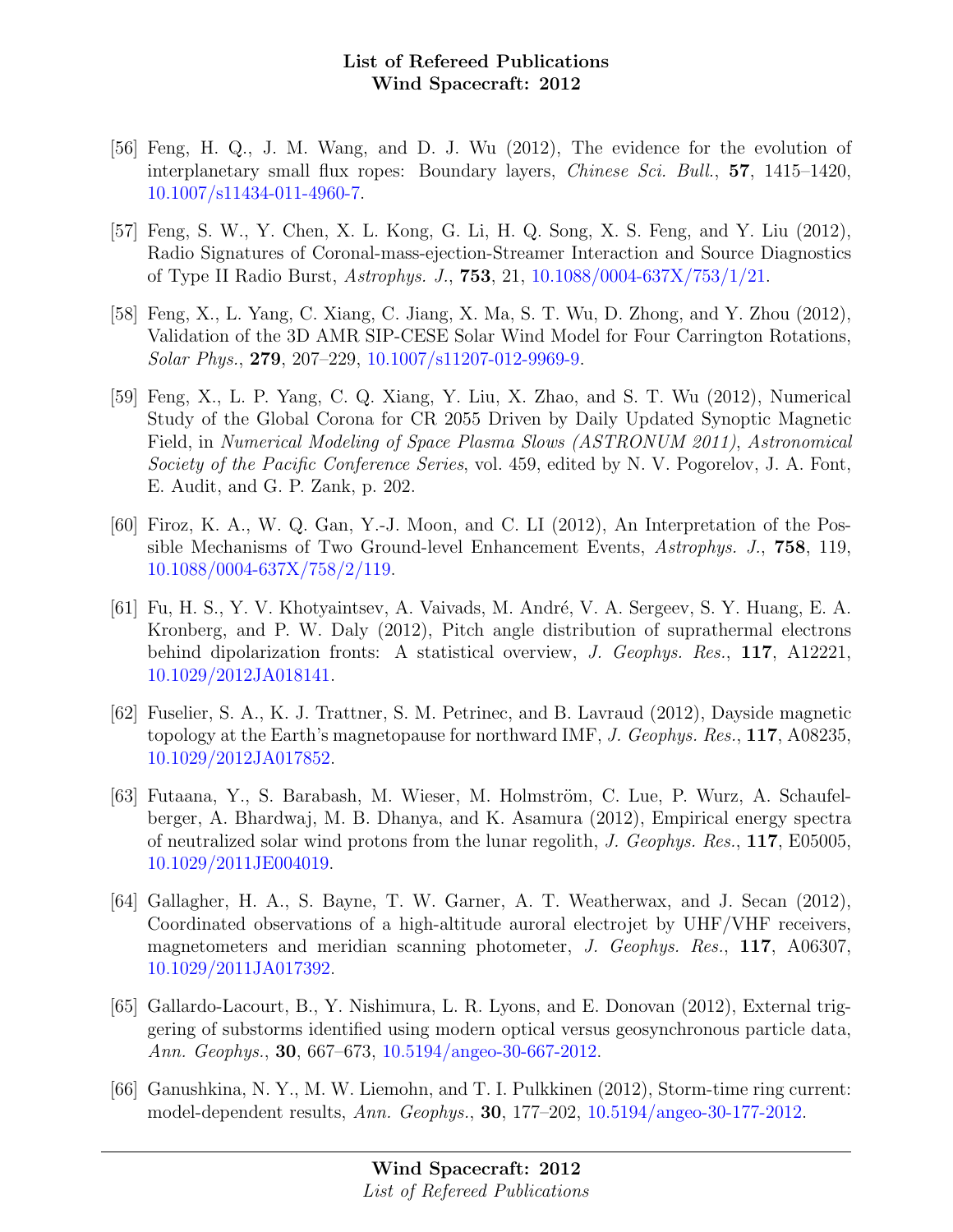- [67] Georgoulis, M. K., K. Tziotziou, and N.-E. Raouafi (2012), Magnetic Energy and Helicity Budgets in the Active-region Solar Corona. II. Nonlinear Force-free Approximation, Astrophys. J., 759, 1, [10.1088/0004-637X/759/1/1.](http://dx.doi.org/10.1088/0004-637X/759/1/1)
- [68] Ghirlanda, G., L. Nava, G. Ghisellini, A. Celotti, D. Burlon, S. Covino, and A. Melandri  $(2012)$ , Gamma-ray bursts in the comoving frame, Mon. Not. Roy. Astron. Soc., 420, 483–494, [10.1111/j.1365-2966.2011.20053.x.](http://dx.doi.org/10.1111/j.1365-2966.2011.20053.x)
- [69] Ghirlanda, G., G. Ghisellini, L. Nava, R. Salvaterra, G. Tagliaferri, S. Campana, S. Covino, P. D'Avanzo, D. Fugazza, A. Melandri, and S. D. Vergani (2012), The impact of selection biases on the  $E_{peak}$ -L<sub>ISO</sub> correlation of gamma-ray bursts, Mon. Not. Roy. Astron. Soc., 422, 2553–2559, [10.1111/j.1365-2966.2012.20815.x.](http://dx.doi.org/10.1111/j.1365-2966.2012.20815.x)
- [70] Giacalone, J. (2012), Energetic Charged Particles Associated with Strong Interplanetary Shocks, Astrophys. J., 761, 28, [10.1088/0004-637X/761/1/28.](http://dx.doi.org/10.1088/0004-637X/761/1/28)
- [71] Gillies, D. M., J.-P. St.-Maurice, K. A. McWilliams, and S. Milan (2012), Global-scale observations of ionospheric convection variation in response to sudden increases in the solar wind dynamic pressure, J. Geophys. Res., 117, A04209, [10.1029/2011JA017255.](http://dx.doi.org/10.1029/2011JA017255)
- [72] Glesener, L., S. Krucker, and R. P. Lin (2012), Hard X-Ray Observations of a Jet and Accelerated Electrons in the Corona, Astrophys. J.,  $754, 9, 10.1088/0004-637X/754/1/9$ .
- [73] Gogoberidze, G., S. C. Chapman, B. Hnat, and M. W. Dunlop (2012), Impact of measurement uncertainties on universal scaling of MHD turbulence, Mon. Not. Roy. Astron. Soc., 426, 951–955, [10.1111/j.1365-2966.2012.21775.x.](http://dx.doi.org/10.1111/j.1365-2966.2012.21775.x)
- [74] Gopalswamy, N., I. Mann, J.-L. Bougeret, C. Briand, R. Lallement, D. Lario, P. K. Manoharan, K. Shibata, and D. F. Webb (2012), Commission 49: Interplanetary Plasma and Heliosphere, Trans. Intl. Astron. Union, Series A, 28, 95–124, [10.1017/S1743921312002694.](http://dx.doi.org/10.1017/S1743921312002694)
- [75] Gopalswamy, N., P. MäKelä, S. Akiyama, S. Yashiro, H. Xie, R. J. MacDowall, and M. L. Kaiser (2012), Radio-loud CMEs from the disk center lacking shocks at 1 AU, *J. Geophys.* Res., 117, A08106, [10.1029/2012JA017610.](http://dx.doi.org/10.1029/2012JA017610)
- [76] Gopalswamy, N., H. Xie, S. Yashiro, S. Akiyama, P. Mäkelä, and I. G. Usoskin (2012), Properties of Ground Level Enhancement Events and the Associated Solar Eruptions During Solar Cycle 23, Space Sci. Rev., 171, 23–60, [10.1007/s11214-012-9890-4.](http://dx.doi.org/10.1007/s11214-012-9890-4)
- [77] Gosling, J. T. (2012), Magnetic Reconnection in the Solar Wind, Space Sci. Rev., 172, 187–200, [10.1007/s11214-011-9747-2.](http://dx.doi.org/10.1007/s11214-011-9747-2)
- [78] Graham, D. B., I. H. Cairns, D. R. Prabhakar, R. E. Ergun, D. M. Malaspina, S. D. Bale, K. Goetz, and P. J. Kellogg (2012), Do Langmuir wave packets in the solar wind collapse?, J. Geophys. Res., 117, A09107, [10.1029/2012JA018033.](http://dx.doi.org/10.1029/2012JA018033)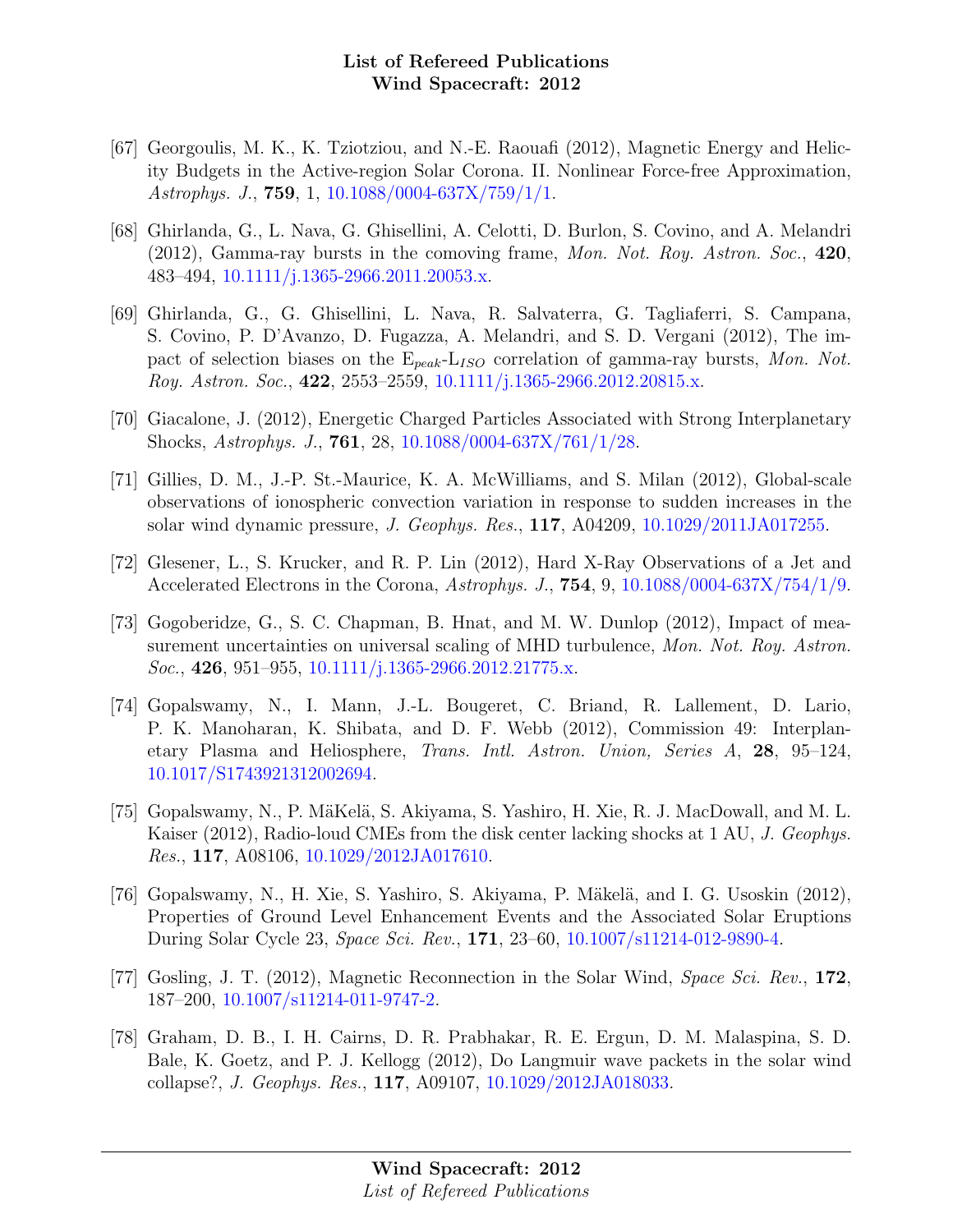- [79] Gratton, F. T., G. Gnavi, C. J. Farrugia, L. Bilbao, and R. Torbert (2012), Velocity shear instability and plasma billows at the Earth's magnetic boundary, J. Phys. Conf.  $Ser., 370(1), 012,003, 10.1088/1742-6596/370/1/012003.$  $Ser., 370(1), 012,003, 10.1088/1742-6596/370/1/012003.$
- [80] Greco, A., F. Valentini, and S. Servidio (2012), Small Scale Processes in the Solar Wind, pp. 195–220, InTech, inTech, Available from: http://www.intechopen.com/books/exploring-the-solar-wind/small-scale-processesin-the-solar-wind.
- [81] Gunell, H., H. Nilsson, G. Stenberg, M. Hamrin, T. Karlsson, R. Maggiolo, M. André, R. Lundin, and I. Dandouras (2012), Plasma penetration of the dayside magnetopause, Phys. Plasmas, 19(7), 072,906, [10.1063/1.4739446.](http://dx.doi.org/10.1063/1.4739446)
- [82] Guo, J., X. Feng, B. A. Emery, and Y. Wang (2012), Efficiency of solar wind energy coupling to the ionosphere, J. Geophys. Res., 117, A07303, [10.1029/2012JA017627.](http://dx.doi.org/10.1029/2012JA017627)
- [83] Gutynska, O., J. Šimŭnek, J. Šafránková, Z. Němeček, and L. Přech (2012), Multipoint study of magnetosheath magnetic field fluctuations and their relation to the foreshock, J. Geophys. Res., 117, A04214, [10.1029/2011JA017240.](http://dx.doi.org/10.1029/2011JA017240)
- [84] Halekas, J. S., A. Poppe, G. T. Delory, W. M. Farrell, and M. Horányi (2012), Solar wind electron interaction with the dayside lunar surface and crustal magnetic fields: Evidence for precursor effects, Earth, Planets, and Space, 64, 73–82, [10.5047/eps.2011.03.008.](http://dx.doi.org/10.5047/eps.2011.03.008)
- [85] Harrison, R. A., J. A. Davies, C. Möstl, Y. Liu, M. Temmer, M. M. Bisi, J. P. Eastwood, C. A. de Koning, N. Nitta, T. Rollett, C. J. Farrugia, R. J. Forsyth, B. V. Jackson, E. A. Jensen, E. K. J. Kilpua, D. Odstrcil, and D. F. Webb (2012), An Analysis of the Origin and Propagation of the Multiple Coronal Mass Ejections of 2010 August 1, Astrophys. J., 750, 45, [10.1088/0004-637X/750/1/45.](http://dx.doi.org/10.1088/0004-637X/750/1/45)
- [86] He, M., J. Vogt, H. Lühr, E. Sorbalo, A. Blagau, G. Le, and G. Lu (2012), A highresolution model of field-aligned currents through empirical orthogonal functions analysis (MFACE), Geophys. Res. Lett., 39, L18105, [10.1029/2012GL053168.](http://dx.doi.org/10.1029/2012GL053168)
- [87] Hidalgo, M. A., and T. Nieves-Chinchilla (2012), A Global Magnetic Topology Model for Magnetic Clouds. I., Astrophys. J., 748, 109, [10.1088/0004-637X/748/2/109.](http://dx.doi.org/10.1088/0004-637X/748/2/109)
- [88] Hietala, H. (2012), Multi-Spacecraft Studies on Space Plasma Shocks, Ph.D. thesis, University of Helsinki.
- [89] Hietala, H., A. Sandroos, and R. Vainio (2012), Particle Acceleration in Shock-Shock Interaction: Model to Data Comparison, Astrophys. J. Lett., **751**, L14, [10.1088/2041-](http://dx.doi.org/10.1088/2041-8205/751/1/L14) [8205/751/1/L14.](http://dx.doi.org/10.1088/2041-8205/751/1/L14)
- [90] Hillan, D. S., I. H. Cairns, and P. A. Robinson (2012), Type II solar radio bursts: Modeling and extraction of shock parameters, J. Geophys. Res., 117, A03104, [10.1029/2011JA016754.](http://dx.doi.org/10.1029/2011JA016754)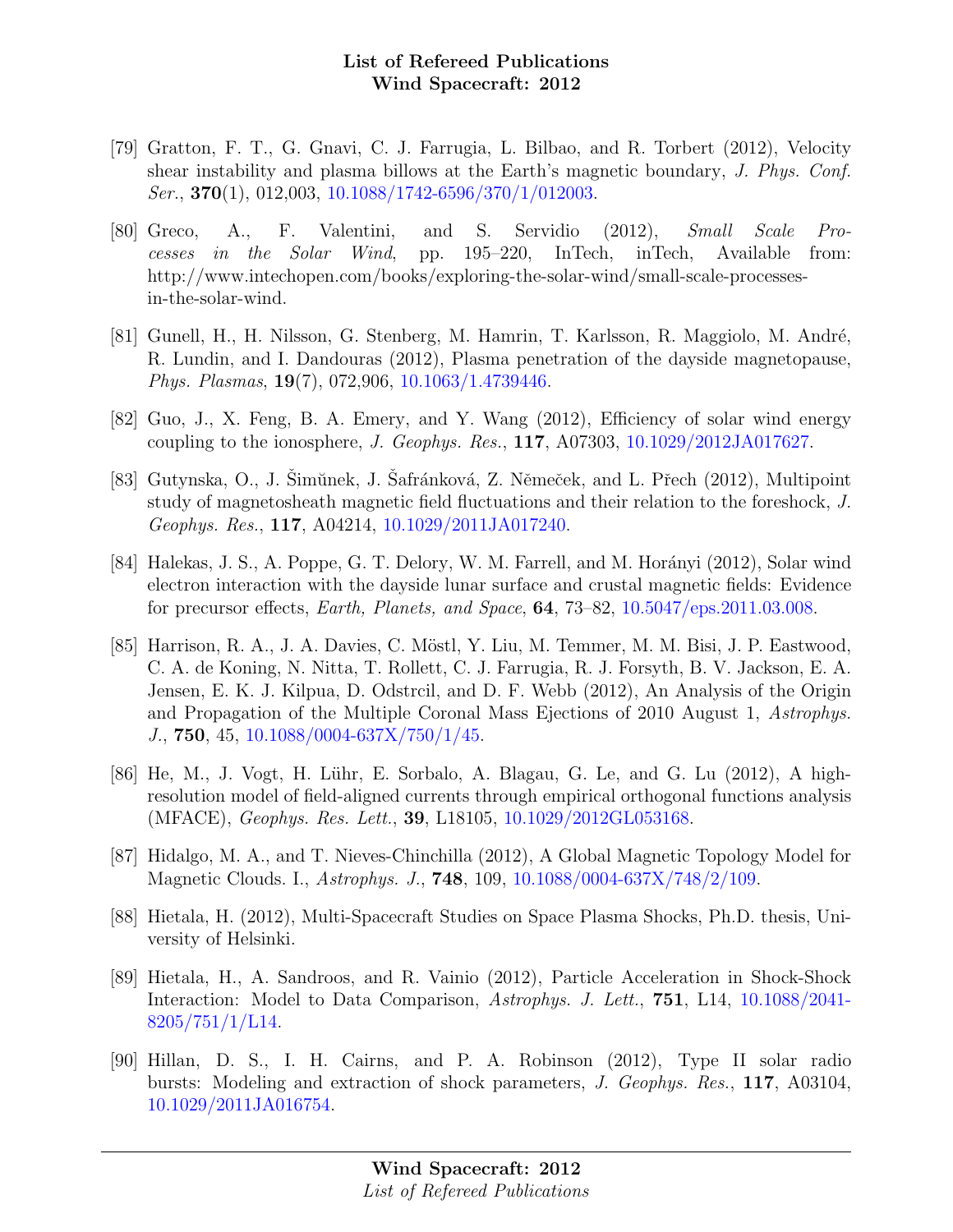- [91] Hillan, D. S., I. H. Cairns, and P. A. Robinson (2012), Type II solar radio bursts: 2. Detailed comparison of theory with observations, J. Geophys. Res., 117, A06105, [10.1029/2011JA016755.](http://dx.doi.org/10.1029/2011JA016755)
- [92] Holmström, M., S. Fatemi, Y. Futaana, and H. Nilsson (2012), The interaction between the Moon and the solar wind, Earth, Planets, and Space, 64, 237–245, [10.5047/eps.2011.06.040.](http://dx.doi.org/10.5047/eps.2011.06.040)
- [93] Hong, J., J. J. Lee, K. W. Min, V. P. Kim, and V. V. Hegai (2012), Variations in polar rain flux according to IMF geometries observed by STSAT-1, Adv. Space Res., 50, 221–227, [10.1016/j.asr.2012.03.031.](http://dx.doi.org/10.1016/j.asr.2012.03.031)
- [94] Hori, T., A. Shinbori, N. Nishitani, T. Kikuchi, S. Fujita, T. Nagatsuma, O. Troshichev, K. Yumoto, A. Moiseyev, and K. Seki (2012), Evolution of negative SI-induced ionospheric flows observed by SuperDARN King Salmon HF radar, J. Geophys. Res., 117, A12223, [10.1029/2012JA018093.](http://dx.doi.org/10.1029/2012JA018093)
- [95] Howard, T. A., and C. E. DeForest (2012), Inner Heliospheric Flux Rope Evolution via Imaging of Coronal Mass Ejections, Astrophys. J., 746, 64, [10.1088/0004-637X/746/1/64.](http://dx.doi.org/10.1088/0004-637X/746/1/64)
- [96] Howes, G. G., S. D. Bale, K. G. Klein, C. H. K. Chen, C. S. Salem, and J. M. TenBarge (2012), The Slow-mode Nature of Compressible Wave Power in Solar Wind Turbulence, Astrophys. J. Lett., 753, L19, [10.1088/2041-8205/753/1/L19.](http://dx.doi.org/10.1088/2041-8205/753/1/L19)
- [97] Hu, Q., X. Ao, R. Peltzer, and G. P. Zank (2012), Turbulence properties associated with interplanetary shock waves, in American Institute of Physics Conference Series, American Institute of Physics Conference Series, vol. 1500, edited by Q. Hu, G. Li, G. P. Zank, X. Ao, O. Verkhoglyadova, and J. H. Adams, pp. 192–197, [10.1063/1.4768765.](http://dx.doi.org/10.1063/1.4768765)
- [98] Huang, C.-S. (2012), Equatorial ionospheric electrodynamics associated with highspeed solar wind streams during January-April 2007, J. Geophys. Res., 117, A10311, [10.1029/2012JA017930.](http://dx.doi.org/10.1029/2012JA017930)
- [99] Huang, Y., Y. Deng, J. Lei, A. Ridley, R. Lopez, R. C. Allen, and B. Mac Butler (2012), Comparison of Joule heating associated with high-speed solar wind between different models and observations, J. Atmos. Solar-Terr. Phys., 75, 5–14, [10.1016/j.jastp.2011.05.013.](http://dx.doi.org/10.1016/j.jastp.2011.05.013)
- [100] Humphrey, P. J., D. A. Buote, E. O'Sullivan, and T. J. Ponman (2012), The ElIXr Galaxy Survey. II. Baryons and Dark Matter in an Isolated Elliptical Galaxy, Astrophys. J., 755, 166, [10.1088/0004-637X/755/2/166.](http://dx.doi.org/10.1088/0004-637X/755/2/166)
- [101] Hwang, K.-J., M. L. Goldstein, M. M. Kuznetsova, Y. Wang, A. F. Vi˜nAs, and D. G. Sibeck (2012), The first in situ observation of Kelvin-Helmholtz waves at high-latitude magnetopause during strongly dawnward interplanetary magnetic field conditions, J. Geophys. Res., 117, A08233, [10.1029/2011JA017256.](http://dx.doi.org/10.1029/2011JA017256)
- [102] Iwai, K., Y. Miyoshi, S. Masuda, M. Shimojo, D. Shiota, S. Inoue, F. Tsuchiya, A. Morioka, and H. Misawa (2012), Solar Radio Type-I Noise Storm Modulated by Coronal Mass Ejections, Astrophys. J., 744, 167, [10.1088/0004-637X/744/2/167.](http://dx.doi.org/10.1088/0004-637X/744/2/167)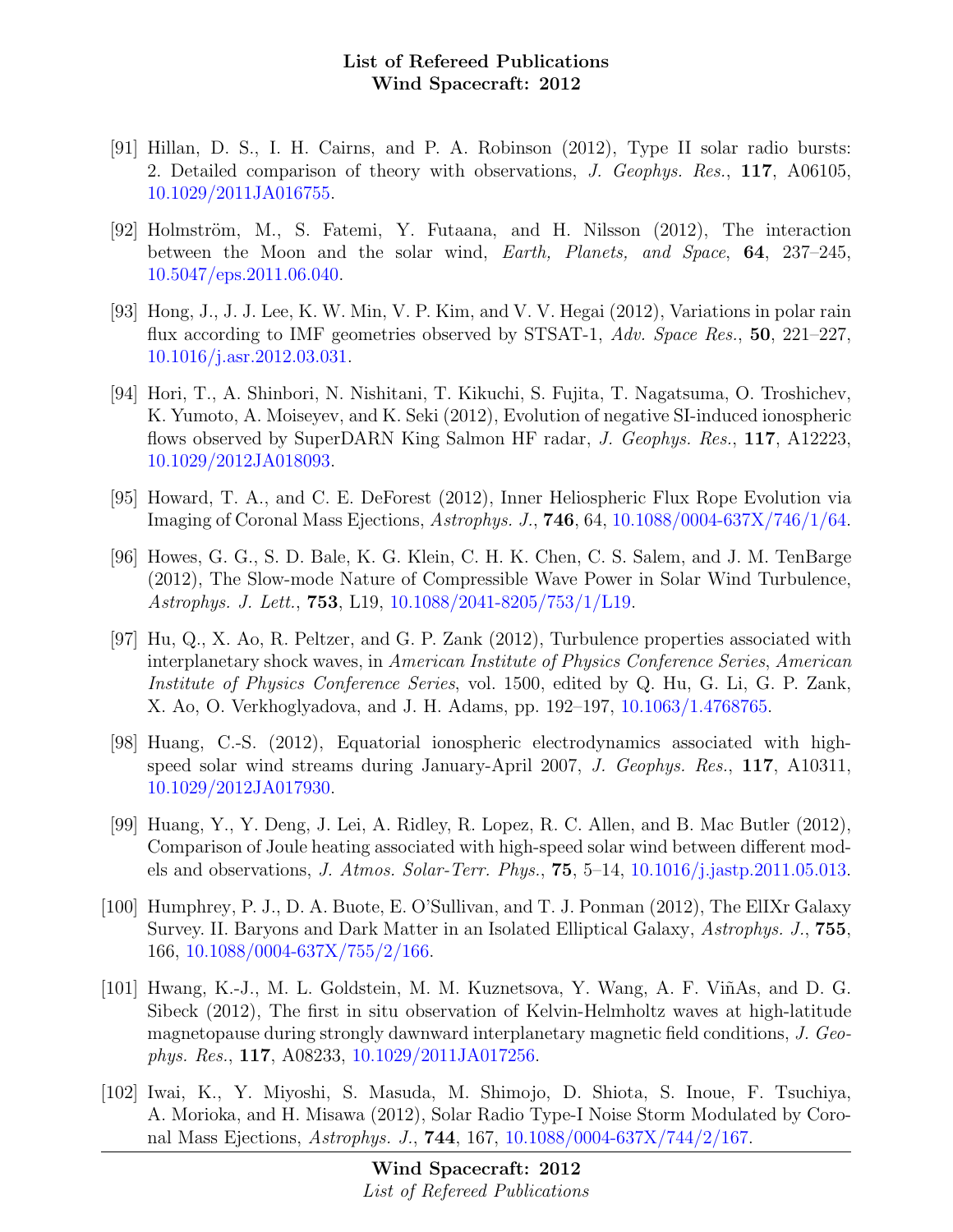- [103] Jackel, B. J., B. McKiernan, and H. J. Singer (2012), Geostationary magnetic field response to solar wind pressure variations: Time delay and local time variation, J. Geophys. Res., 117, A05203, [10.1029/2011JA017210.](http://dx.doi.org/10.1029/2011JA017210)
- [104] Jackson, B. V., J. M. Clover, P. P. Hick, A. Buffington, M. M. Bisi, and M. Tokumaru (2012), Inclusion of Real-Time In-Situ Measurements into the UCSD Time-Dependent Tomography and Its Use as a Forecast Algorithm, Solar Phys., 281, 1–15, [10.1007/s11207-](http://dx.doi.org/10.1007/s11207-012-0102-x) [012-0102-x.](http://dx.doi.org/10.1007/s11207-012-0102-x)
- [105] Jacobsen, K. S., and S. Schäfer (2012), Observed effects of a geomagnetic storm on an RTK positioning network at high latitudes, *J. Space Weather Space Clim.*, 2(27), A13, [10.1051/swsc/2012013.](http://dx.doi.org/10.1051/swsc/2012013)
- [106] Jayachandran, P. T., K. Hosokawa, K. Shiokawa, Y. Otsuka, C. Watson, S. C. Mushini, J. W. MacDougall, P. Prikryl, R. Chadwick, and T. D. Kelly (2012), GPS total electron content variations associated with poleward moving Sun-aligned arcs, J. Geophys. Res., 117, A05310, [10.1029/2011JA017423.](http://dx.doi.org/10.1029/2011JA017423)
- [107] Johnsen, M. G., and D. A. Lorentzen (2012), A statistical analysis of the optical dayside open/closed field line boundary, J. Geophys. Res., 117, A02218, [10.1029/2011JA016984.](http://dx.doi.org/10.1029/2011JA016984)
- [108] Kahler, S. W., S. Akiyama, and N. Gopalswamy (2012), Deflections of Fast Coronal Mass Ejections and the Properties of Associated Solar Energetic Particle Events, Astrophys. J., 754, 100, [10.1088/0004-637X/754/2/100.](http://dx.doi.org/10.1088/0004-637X/754/2/100)
- [109] Kahler, S. W., E. W. Cliver, A. J. Tylka, and W. F. Dietrich (2012), A Comparison of Ground Level Event e/p and Fe/O Ratios with Associated Solar Flare and CME Characteristics, Space Sci. Rev., 171, 121–139, [10.1007/s11214-011-9768-x.](http://dx.doi.org/10.1007/s11214-011-9768-x)
- [110] Kasper, J. C., M. L. Stevens, K. E. Korreck, B. A. Maruca, K. K. Kiefer, N. A. Schwadron, and S. T. Lepri (2012), Evolution of the Relationships between Helium Abundance, Minor Ion Charge State, and Solar Wind Speed over the Solar Cycle, Astrophys. J., 745, 162, [10.1088/0004-637X/745/2/162.](http://dx.doi.org/10.1088/0004-637X/745/2/162)
- [111] Kavanagh, A. J., F. Honary, E. F. Donovan, T. Ulich, and M. H. Denton (2012), Key features of >30 keV electron precipitation during high speed solar wind streams: A superposed epoch analysis, J. Geophys. Res., 117, A00L09, [10.1029/2011JA017320.](http://dx.doi.org/10.1029/2011JA017320)
- [112] Keesee, A. M., J. G. Elfritz, D. J. McComas, and E. E. Scime (2012), Inner magnetosphere convection and magnetotail structure of hot ions imaged by ENA during a HSS-driven storm, J. Geophys. Res., 117, A00L06, [10.1029/2011JA017319.](http://dx.doi.org/10.1029/2011JA017319)
- [113] Keika, K., M. Spasojevic, W. Li, J. Bortnik, Y. Miyoshi, and V. Angelopoulos (2012), PENGUIn/AGO and THEMIS conjugate observations of whistler mode chorus waves in the dayside uniform zone under steady solar wind and quiet geomagnetic conditions, J. Geophys. Res., 117, A07212, [10.1029/2012JA017708.](http://dx.doi.org/10.1029/2012JA017708)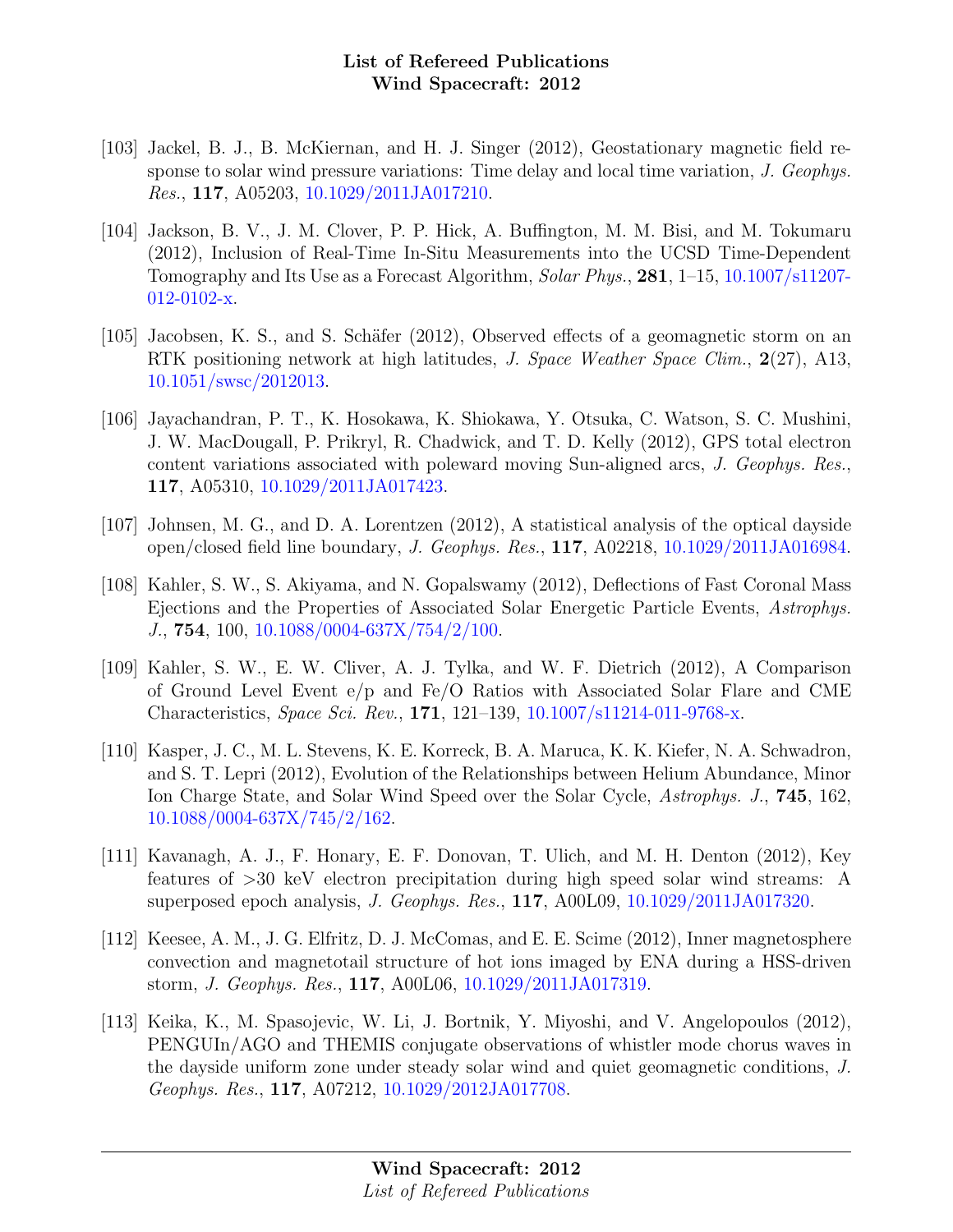- [114] Kilpua, E. K. J., Y. Li, J. G. Luhmann, L. K. Jian, and C. T. Russell (2012), On the relationship between magnetic cloud field polarity and geoeffectiveness, Ann. Geophys., 30, 1037–1050, [10.5194/angeo-30-1037-2012.](http://dx.doi.org/10.5194/angeo-30-1037-2012)
- [115] Kilpua, E. K. J., M. Mierla, L. Rodriguez, A. N. Zhukov, N. Srivastava, and M. J. West (2012), Estimating Travel Times of Coronal Mass Ejections to 1 AU Using Multispacecraft Coronagraph Data, Solar Phys., 279, 477–496, [10.1007/s11207-012-0005-x.](http://dx.doi.org/10.1007/s11207-012-0005-x)
- [116] Kilpua, E. K. J., L. K. Jian, Y. Li, J. G. Luhmann, and C. T. Russell (2012), Observations of ICMEs and ICME-like Solar Wind Structures from 2007 - 2010 Using Near-Earth and STEREO Observations, Solar Phys., 281, 391–409, [10.1007/s11207-012-9957-0.](http://dx.doi.org/10.1007/s11207-012-9957-0)
- [117] Kim, K.-H., D.-H. Lee, K. Shiokawa, E. Lee, J.-S. Park, H.-J. Kwon, V. Angelopoulos, Y.-D. Park, J. Hwang, N. Nishitani, T. Hori, K. Koga, T. Obara, K. Yumoto, and D. G. Baishev (2012), Magnetospheric responses to the passage of the interplanetary shock on 24 November 2008, J. Geophys. Res., 117, A10209, [10.1029/2012JA017871.](http://dx.doi.org/10.1029/2012JA017871)
- [118] Kim, T. K., N. V. Pogorelov, S. N. Borovikov, J. M. Clover, B. V. Jackson, and H.-S. Yu (2012), Time-dependent MHD simulations of the solar wind outflow using interplanetary scintillation observations, in American Institute of Physics Conference Series, American Institute of Physics Conference Series, vol. 1500, edited by Q. Hu, G. Li, G. P. Zank, X. Ao, O. Verkhoglyadova, and J. H. Adams, pp. 140–146, [10.1063/1.4768757.](http://dx.doi.org/10.1063/1.4768757)
- [119] Kissinger, J., R. L. McPherron, T.-S. Hsu, V. Angelopoulos, and X. Chu (2012), Necessity of substorm expansions in the initiation of steady magnetospheric convection, Geophys. Res. Lett., 39, 15,105, [10.1029/2012GL052599.](http://dx.doi.org/10.1029/2012GL052599)
- [120] Klein, K. G., G. G. Howes, J. M. TenBarge, S. D. Bale, C. H. K. Chen, and C. S. Salem (2012), Using Synthetic Spacecraft Data to Interpret Compressible Fluctuations in Solar Wind Turbulence, Astrophys. J., 755, 159, [10.1088/0004-637X/755/2/159.](http://dx.doi.org/10.1088/0004-637X/755/2/159)
- [121] Klein Wolt, M., A. Aminaei, P. Zarka, J.-R. Schrader, A.-J. Boonstra, and H. Falcke (2012), Radio astronomy with the European Lunar Lander: Opening up the last unexplored frequency regime, Planet. Space Sci., 74, 167–178, [10.1016/j.pss.2012.09.004.](http://dx.doi.org/10.1016/j.pss.2012.09.004)
- [122] Ko, Y.-K., A. J. Tylka, C. K. Ng, and Y.-M. Wang (2012), On the relationship between heavy-ion composition variability in gradual SEP events and the associated IMF source regions, in American Institute of Physics Conference Series, American Institute of Physics Conference Series, vol. 1500, edited by Q. Hu, G. Li, G. P. Zank, X. Ao, O. Verkhoglyadova, and J. H. Adams, pp. 26–31, [10.1063/1.4768740.](http://dx.doi.org/10.1063/1.4768740)
- [123] Krupar, V., O. Santolik, B. Cecconi, M. Maksimovic, X. Bonnin, M. Panchenko, and A. Zaslavsky (2012), Goniopolarimetric inversion using SVD: An application to type III radio bursts observed by STEREO, *J. Geophys. Res.*, 117, A06101, [10.1029/2011JA017333.](http://dx.doi.org/10.1029/2011JA017333)
- [124] Kryukov, I. A., N. V. Pogorelov, G. P. Zank, and S. N. Borovikov (2012), Numerical modeling of the solar wind turbulence, in American Institute of Physics Conference Series,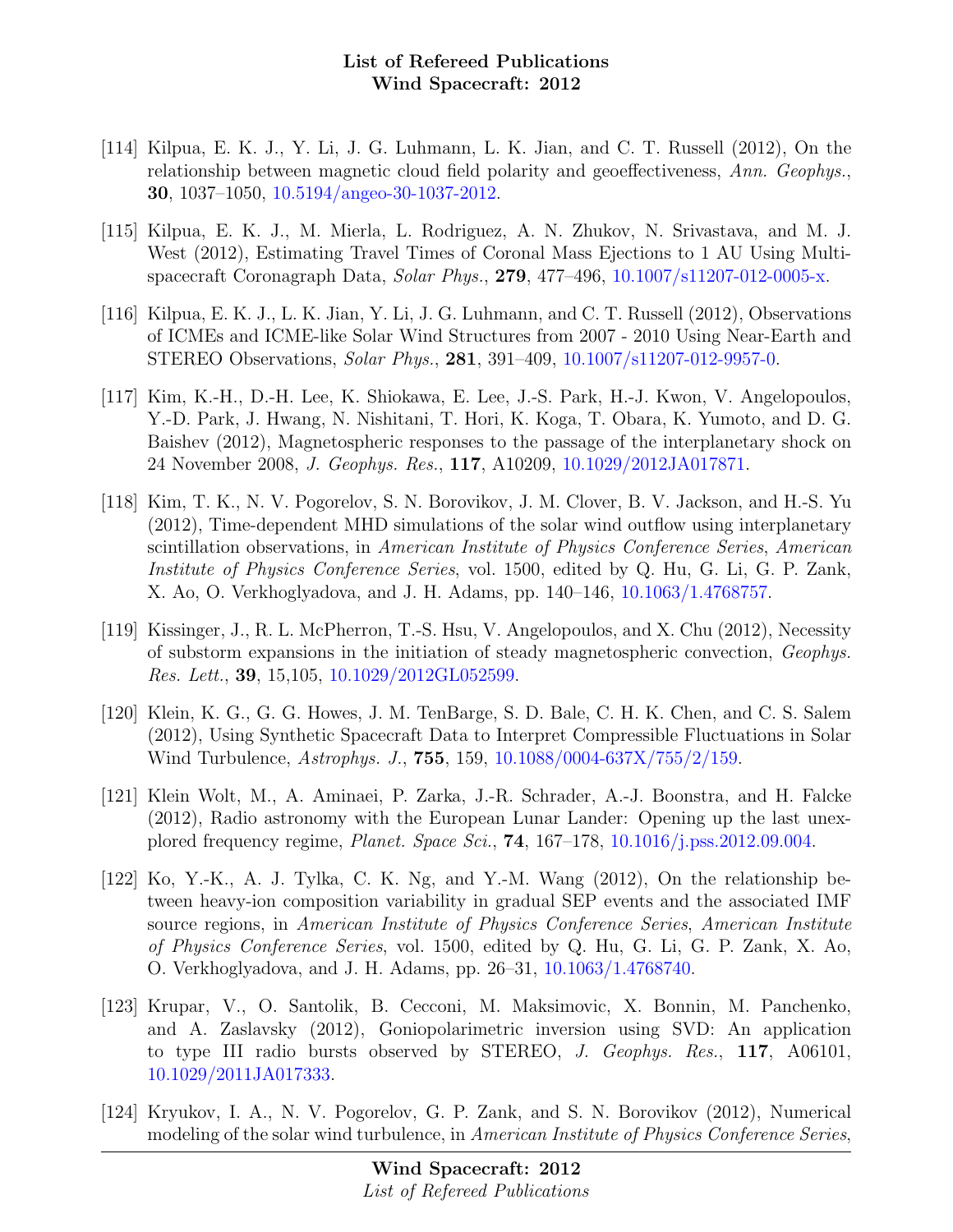American Institute of Physics Conference Series, vol. 1436, edited by J. Heerikhuisen, G. Li, N. Pogorelov, and G. Zank, pp. 48–54, [10.1063/1.4723589.](http://dx.doi.org/10.1063/1.4723589)

- [125] Kunduri, B. S. R., J. B. H. Baker, J. M. Ruohoniemi, L. B. N. Clausen, A. Grocott, E. G. Thomas, M. P. Freeman, and E. R. Talaat (2012), An examination of inter-hemispheric conjugacy in a subauroral polarization stream, J. Geophys. Res., 117, A08225, [10.1029/2012JA017784.](http://dx.doi.org/10.1029/2012JA017784)
- [126] Lakshmi, M. A., and S. Umapathy (2012), Characteristics of CMEs associated with solar flares and DH type II radio bursts based on source position, Astrophys. Space Sci., 338, 227–231, [10.1007/s10509-011-0949-6.](http://dx.doi.org/10.1007/s10509-011-0949-6)
- [127] Lamy, L., R. Prangé, K. C. Hansen, J. T. Clarke, P. Zarka, B. Cecconi, J. Aboudarham, N. André, G. Branduardi-Raymont, R. Gladstone, M. Barthélémy, N. Achilleos, P. Guio, M. K. Dougherty, H. Melin, S. W. H. Cowley, T. S. Stallard, J. D. Nichols, and G. Ballester (2012), Earth-based detection of Uranus' aurorae, Geophys. Res. Lett., 39, L07105, [10.1029/2012GL051312.](http://dx.doi.org/10.1029/2012GL051312)
- [128] Lazar, M., R. Schlickeiser, and S. Poedts (2012), Suprathermal Particle Populations in the Solar Wind and Corona, pp. 241–258, InTech, inTech, Available from: http://www.intechopen.com/books/exploring-the-solar-wind/suprathermalparticle-populations-in-the-solar-wind-and-corona.
- [129] Le Chat, G., K. Issautier, and N. Meyer-Vernet (2012), The Solar Wind Energy Flux, Solar Phys., 279, 197–205, [10.1007/s11207-012-9967-y.](http://dx.doi.org/10.1007/s11207-012-9967-y)
- [130] Li, H., C. Wang, W. Y. Xu, and J. R. Kan (2012), Characteristics of magnetospheric energetics during geomagnetic storms, J. Geophys. Res., 117, A04225, [10.1029/2012JA017584.](http://dx.doi.org/10.1029/2012JA017584)
- [131] Li, W., R. Thorne, J. Bortnik, R. McPherron, Y. Nishimura, V. Angelopoulos, and I. G. Richardson (2012), Evolution of chorus waves and their source electrons during storms driven by corotating interaction regions, J. Geophys. Res., 117, A08209, [10.1029/2012JA017797.](http://dx.doi.org/10.1029/2012JA017797)
- [132] Li, Z., F. Wei, X. Feng, J. Guo, B. A. Emery, and X. Zhao (2012), Large ionospheric disturbances during a minor geomagnetic storm on June 23, 2000, Ann. Geophys., 55,  $253-263$ ,  $10.4401/ag-5409$ .
- [133] Liang, H., C. Xiao, G. Zhou, Z. Pu, H. Wang, and X. Wang (2012), Alfvénic Fluctuations in an Interplanetary Coronal Mass Ejection Observed Near 1 AU, Plasma Sci. Tech., 14, 102–106, [10.1088/1009-0630/14/2/04.](http://dx.doi.org/10.1088/1009-0630/14/2/04)
- [134] Liao, J., L. M. Kistler, C. G. Mouikis, B. Klecker, and I. Dandouras (2012), Solar cycle dependence of the cusp  $O^+$  access to the near-Earth magnetotail, J. Geophys. Res., 117, A10220, [10.1029/2012JA017819.](http://dx.doi.org/10.1029/2012JA017819)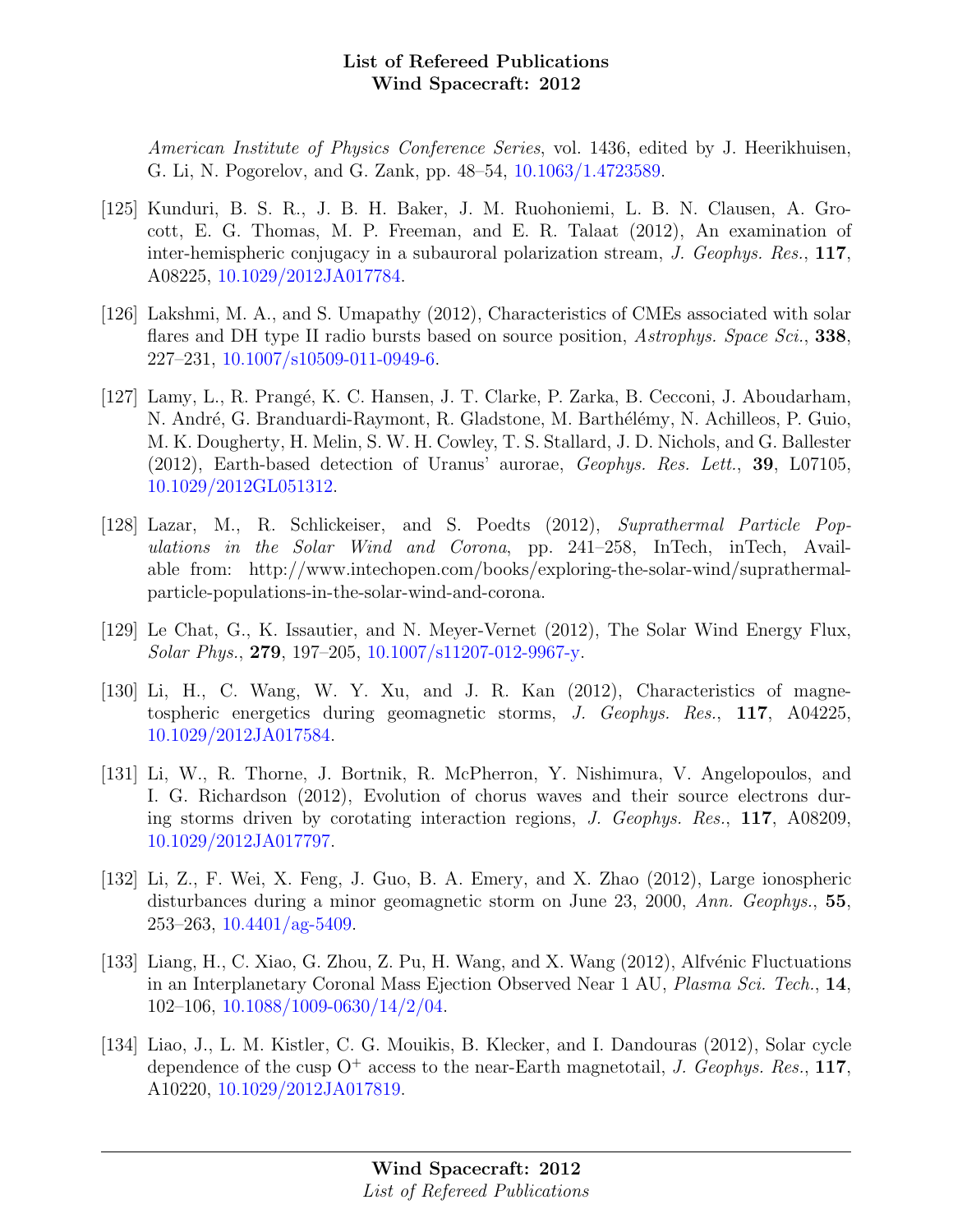- [135] Liemohn, M. W., and R. Katus (2012), Is the storm time response of the inner magnetospheric hot ions universally similar or driver dependent?, J. Geophys. Res., 117, A00L03, [10.1029/2011JA017389.](http://dx.doi.org/10.1029/2011JA017389)
- [136] Liu, J., L. Liu, B. Zhao, J. Lei, J. P. Thayer, and R. L. McPherron (2012), Superposed epoch analyses of thermospheric response to CIRs: Solar cycle and seasonal dependencies, J. Geophys. Res., 117, A00L10, [10.1029/2011JA017315.](http://dx.doi.org/10.1029/2011JA017315)
- [137] Liu, J., L. Liu, B. Zhao, Y. Wei, L. Hu, and B. Xiong (2012), High-speed stream impacts on the equatorial ionization anomaly region during the deep solar minimum year 2008, J. Geophys. Res., 117, A10304, [10.1029/2012JA018015.](http://dx.doi.org/10.1029/2012JA018015)
- [138] Liu, Y. D., J. G. Luhmann, C. Möstl, J. C. Martinez-Oliveros, S. D. Bale, R. P. Lin, R. A. Harrison, M. Temmer, D. F. Webb, and D. Odstrcil (2012), Interactions between Coronal Mass Ejections Viewed in Coordinated Imaging and in situ Observations, Astrophys. J. Lett., **746**, L15,  $10.1088/2041-8205/746/2/L15$ .
- [139] Lopez, R. E., S. K. Bhattarai, R. Bruntz, K. Pham, M. Wiltberger, J. G. Lyon, Y. Deng, and Y. Huang (2012), The role of dayside merging in generating the ionospheric potential during the Whole Heliospheric Interval, J. Atmos. Solar-Terr. Phys., 83, 63–69, [10.1016/j.jastp.2012.03.001.](http://dx.doi.org/10.1016/j.jastp.2012.03.001)
- [140] Lugaz, N., P. Kintner, C. Möstl, L. K. Jian, C. J. Davis, and C. J. Farrugia (2012), Heliospheric Observations of STEREO-Directed Coronal Mass Ejections in 2008 - 2010: Lessons for Future Observations of Earth-Directed CMEs, Solar Phys., 279, 497–515, [10.1007/s11207-012-0007-8.](http://dx.doi.org/10.1007/s11207-012-0007-8)
- [141] Lugaz, N., C. J. Farrugia, J. A. Davies, C. Möstl, C. J. Davis, I. I. Roussev, and M. Temmer (2012), The Deflection of the Two Interacting Coronal Mass Ejections of 2010 May 23-24 as Revealed by Combined in Situ Measurements and Heliospheric Imaging, Astrophys. J., **759**, 68, [10.1088/0004-637X/759/1/68.](http://dx.doi.org/10.1088/0004-637X/759/1/68)
- [142] Luhmann, J., C. O. Lee, P. Riley, L. K. Jian, C. T. Russell, and G. Petrie  $(2012)$ , Interplanetary conditions: lessons from this minimum, in IAU Symposium, IAU Symposium, vol. 286, edited by C. H. Mandrini and D. F. Webb, pp. 168–178, [10.1017/S1743921312004802.](http://dx.doi.org/10.1017/S1743921312004802)
- [143] Lukianova, R., K. Mursula, and A. Kozlovsky (2012), Response of the polar magnetic field intensity to the exceptionally high solar wind streams in 2003, Geophys. Res. Lett., 39, L04101, [10.1029/2011GL050420.](http://dx.doi.org/10.1029/2011GL050420)
- [144] Ma, Y., C. Shen, V. Angelopoulos, A. T. Y. Lui, X. Li, H. U. Frey, M. Dunlop, H. U. Auster, J. P. McFadden, and D. Larson (2012), Tailward leap of multiple expansions of the plasma sheet during a moderately intense substorm: THEMIS observations, J. Geophys. Res., 117, A07219, [10.1029/2012JA017768.](http://dx.doi.org/10.1029/2012JA017768)
- [145] Magdalenić, J., C. Marqué, A. N. Zhukov, B. Vršnak, and A. Veronig (2012), Flaregenerated Type II Burst without Associated Coronal Mass Ejection, Astrophys. J., 746, 152, [10.1088/0004-637X/746/2/152.](http://dx.doi.org/10.1088/0004-637X/746/2/152)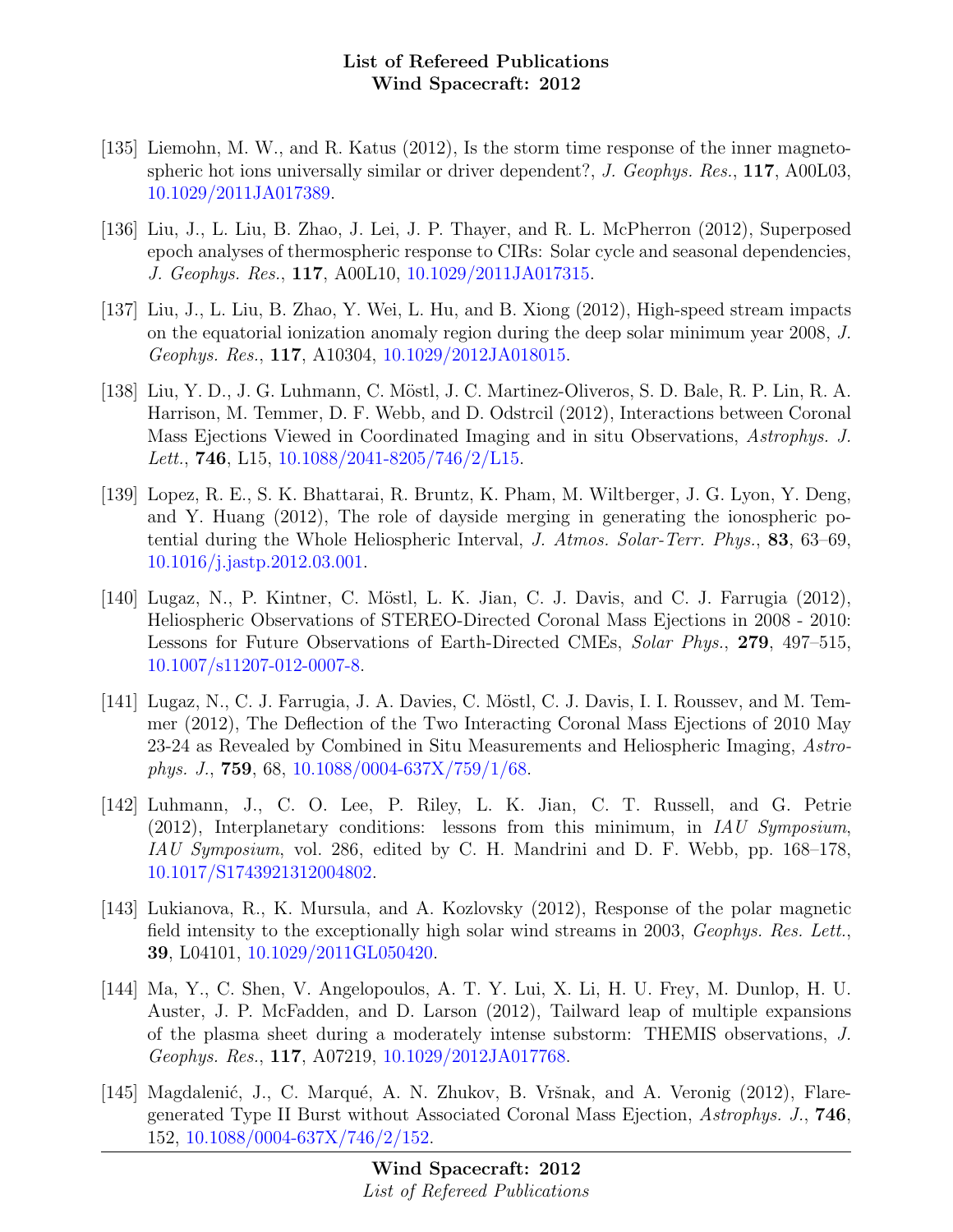- [146] Malandraki, O. E., N. Agueda, A. Papaioannou, K.-L. Klein, E. Valtonen, B. Heber, W. Dröge, H. Aurass, A. Nindos, N. Vilmer, B. Sanahuja, A. Kouloumvakos, S. Braune, P. Preka-Papadema, K. Tziotziou, C. Hamadache, J. Kiener, V. Tatischeff, E. Riihonen, Y. Kartavykh, R. Rodríguez-Gasén, and R. Vainio (2012), Scientific Analysis within SEPServer - New Perspectives in Solar Energetic Particle Research: The Case Study of the 13 July 2005 Event, Solar Phys., 281, 333–352, [10.1007/s11207-012-0164-9.](http://dx.doi.org/10.1007/s11207-012-0164-9)
- [147] Mangeney, A. (2012), Intermittency and regularity in the Alfvenic range of solar wind turbulence, in American Institute of Physics Conference Series, American Institute of Physics Conference Series, vol. 1439, edited by P.-L. Sulem and M. Mond, pp. 26–41, [10.1063/1.3701349.](http://dx.doi.org/10.1063/1.3701349)
- [148] Manninen, J., N. G. Kleimenova, and O. V. Kozyreva (2012), New type of ensemble of quasi-periodic, long-lasting VLF emissions at the auroral zone, Ann. Geophys., 30, 1655–1660, [10.5194/angeo-30-1655-2012.](http://dx.doi.org/10.5194/angeo-30-1655-2012)
- [149] Martínez Oliveros, J. C., C. L. Raftery, H. M. Bain, Y. Liu, V. Krupar, S. Bale, and S. Krucker (2012), The 2010 August 1 Type II Burst: A CME-CME Interaction and its Radio and White-light Manifestations, Astrophys. J., 748, 66, [10.1088/0004-](http://dx.doi.org/10.1088/0004-637X/748/1/66)  $637X/748/1/66$ .
- [150] Martínez-Oliveros, J. C., C. Lindsey, S. D. Bale, and S. Krucker (2012), Determination of Electromagnetic Source Direction as an Eigenvalue Problem, Solar Phys., 279, 153–171, [10.1007/s11207-012-0166-7.](http://dx.doi.org/10.1007/s11207-012-0166-7)
- [151] Marubashi, K., K.-S. Cho, Y.-H. Kim, Y.-D. Park, and S.-H. Park (2012), Geometry of the 20 November 2003 magnetic cloud, J. Geophys. Res., 117, A01101, [10.1029/2011JA016802.](http://dx.doi.org/10.1029/2011JA016802)
- [152] Maruca, B. A. (2012), Instability-Driven Limits on Ion Temperature Anisotropy in the Solar Wind: Observations and Linear Vlasov Theory, Ph.D. thesis, Harvard University.
- [153] Maruca, B. A., J. C. Kasper, and S. P. Gary (2012), Instability-driven Limits on Helium Temperature Anisotropy in the Solar Wind: Observations and Linear Vlasov Analysis, Astrophys. J., 748, 137, [10.1088/0004-637X/748/2/137.](http://dx.doi.org/10.1088/0004-637X/748/2/137)
- [154] Masson, S., P. Démoulin, S. Dasso, and K.-L. Klein (2012), The interplanetary magnetic structure that guides solar relativistic particles, Astron. & Astrophys., 538, A32, [10.1051/0004-6361/201118145.](http://dx.doi.org/10.1051/0004-6361/201118145)
- [155] Matteini, L., P. Hellinger, S. Landi, P. M. Trávníček, and M. Velli (2012), Ion Kinetics in the Solar Wind: Coupling Global Expansion to Local Microphysics, Space Sci. Rev., 172, 373–396, [10.1007/s11214-011-9774-z.](http://dx.doi.org/10.1007/s11214-011-9774-z)
- [156] Mavromichalaki, H., and E. Paouris (2012), Long-Term Cosmic Ray Variability and the CME-Index, Adv. Astron., 2012, 607172, [10.1155/2012/607172.](http://dx.doi.org/10.1155/2012/607172)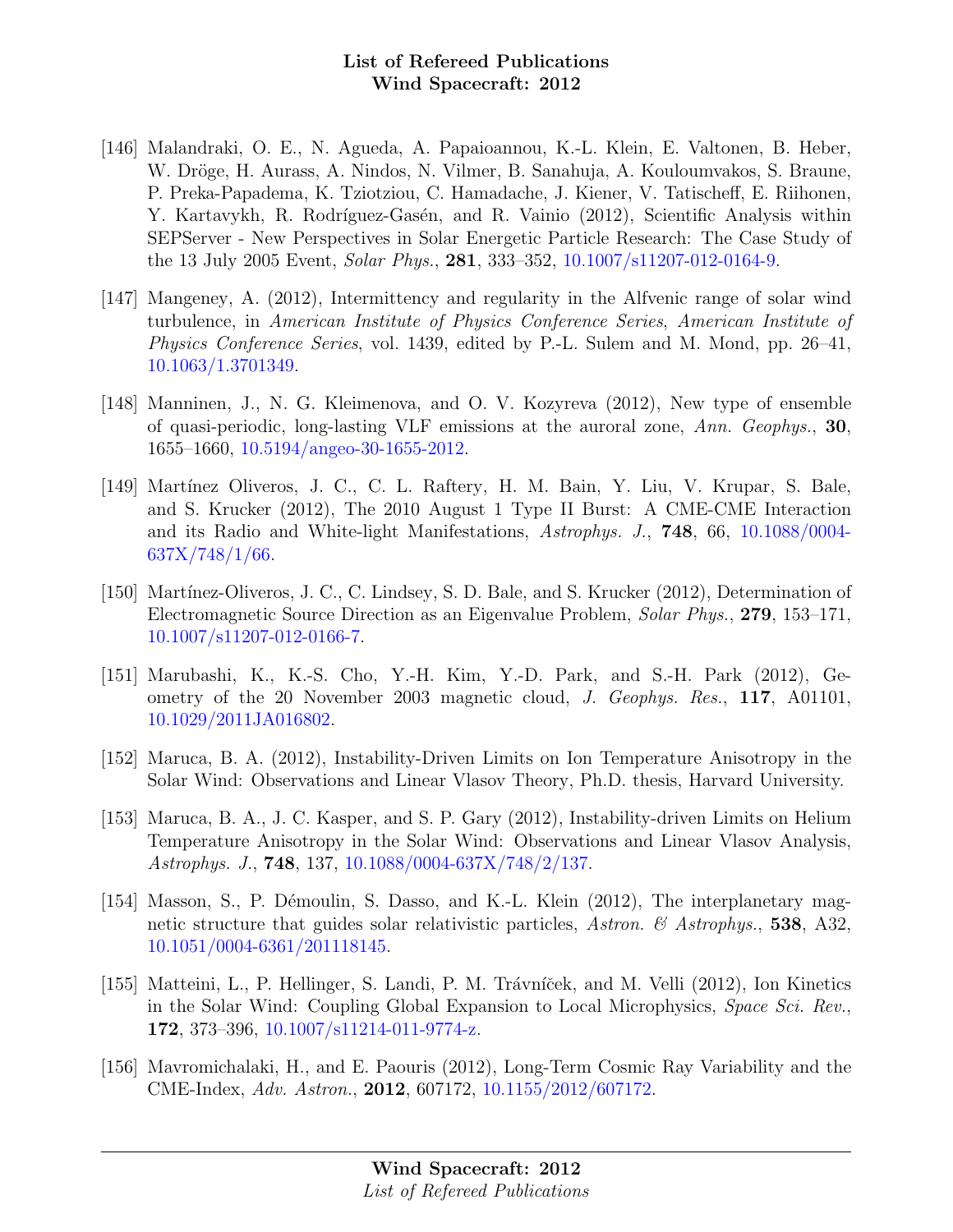- [157] Maynard, N. C., C. J. Farrugia, W. J. Burke, D. M. Ober, F. S. Mozer, H. Rème, M. Dunlop, and K. D. Siebert (2012), Cluster observations of the dusk flank magnetopause near the sash: Ion dynamics and flow-through reconnection, J. Geophys. Res., 117, 10,201, [10.1029/2012JA017703.](http://dx.doi.org/10.1029/2012JA017703)
- [158] Mazets, E. P., R. L. Aptekar, S. V. Golenetskii, T. L. Cline, F. P. Oleinik, D. S. Svinkin, M. V. Ulanov, D. D. Frederiks, and A. E. Tsvetkova (2012), Studies of cosmic gamma-ray bursts and soft gamma repeaters in the Russian-American Konus-Wind experiment, Sov. Phys.–JETP, 96, 544–553, [10.1134/S002136401220012X.](http://dx.doi.org/10.1134/S002136401220012X)
- [159] McComas, D. J., N. Buzulukova, M. G. Connors, M. A. Dayeh, J. Goldstein, H. O. Funsten, S. Fuselier, N. A. Schwadron, and P. Valek (2012), Two Wide-Angle Imaging Neutral-Atom Spectrometers and Interstellar Boundary Explorer energetic neutral atom imaging of the 5 April 2010 substorm, J. Geophys. Res., 117, A03225, [10.1029/2011JA017273.](http://dx.doi.org/10.1029/2011JA017273)
- [160] McEwen, D. J., and G. G. Sivjee (2012), Photometry of dayside auroras during solar minimum11This article is part of a Special issue that honours the work of Dr. Donald M. Hunten FRSC who passed away in December 2010 after a very illustrious career., Canadian J. Phys., 90, 753–758, [10.1139/p11-137.](http://dx.doi.org/10.1139/p11-137)
- [161] Millan, R. M., and D. N. Baker (2012), Acceleration of Particles to High Energies in Earths Radiation Belts, Space Sci. Rev., 173, 103–131, [10.1007/s11214-012-9941-x.](http://dx.doi.org/10.1007/s11214-012-9941-x)
- [162] Minaev, P. Y., S. A. Grebenev, A. S. Pozanenko, S. V. Molkov, D. D. Frederiks, and S. V. Golenetskii (2012), GRB 070912–A gamma-ray burst recorded from the direction to the galactic center, Astron. Lett., 38, 613–628, [10.1134/S1063773712100064.](http://dx.doi.org/10.1134/S1063773712100064)
- [163] Modzelewska, R., and M. V. Alania (2012), Dependence of the 27-day variation of cosmic rays on the global magnetic field of the Sun, Adv. Space Res., 50, 716–724, [10.1016/j.asr.2011.07.022.](http://dx.doi.org/10.1016/j.asr.2011.07.022)
- [164] Möstl, C., C. J. Farrugia, E. K. J. Kilpua, L. K. Jian, Y. Liu, J. P. Eastwood, R. A. Harrison, D. F. Webb, M. Temmer, D. Odstrcil, J. A. Davies, T. Rollett, J. G. Luhmann, N. Nitta, T. Mulligan, E. A. Jensen, R. Forsyth, B. Lavraud, C. A. de Koning, A. M. Veronig, A. B. Galvin, T. L. Zhang, and B. J. Anderson (2012), Multi-point Shock and Flux Rope Analysis of Multiple Interplanetary Coronal Mass Ejections around 2010 August 1 in the Inner Heliosphere,  $Astrophys. J., 758, 10, 10.1088/0004-637X/758/1/10.$  $Astrophys. J., 758, 10, 10.1088/0004-637X/758/1/10.$
- [165] Mujiber Rahman, A., S. Umapathy, A. Shanmugaraju, and Y.-J. Moon (2012), Solar and interplanetary parameters of CMEs with and without type II radio bursts, Adv. Space *Res.*, 50, 516–525, [10.1016/j.asr.2012.05.003.](http://dx.doi.org/10.1016/j.asr.2012.05.003)
- [166] Murphy, K. R., I. R. Mann, I. J. Rae, C. L. Waters, B. J. Anderson, D. K. Milling, H. J. Singer, and H. Korth (2012), Reduction in field-aligned currents preceding and local to auroral substorm onset, Geophys. Res. Lett., 39, 15,106, [10.1029/2012GL052798.](http://dx.doi.org/10.1029/2012GL052798)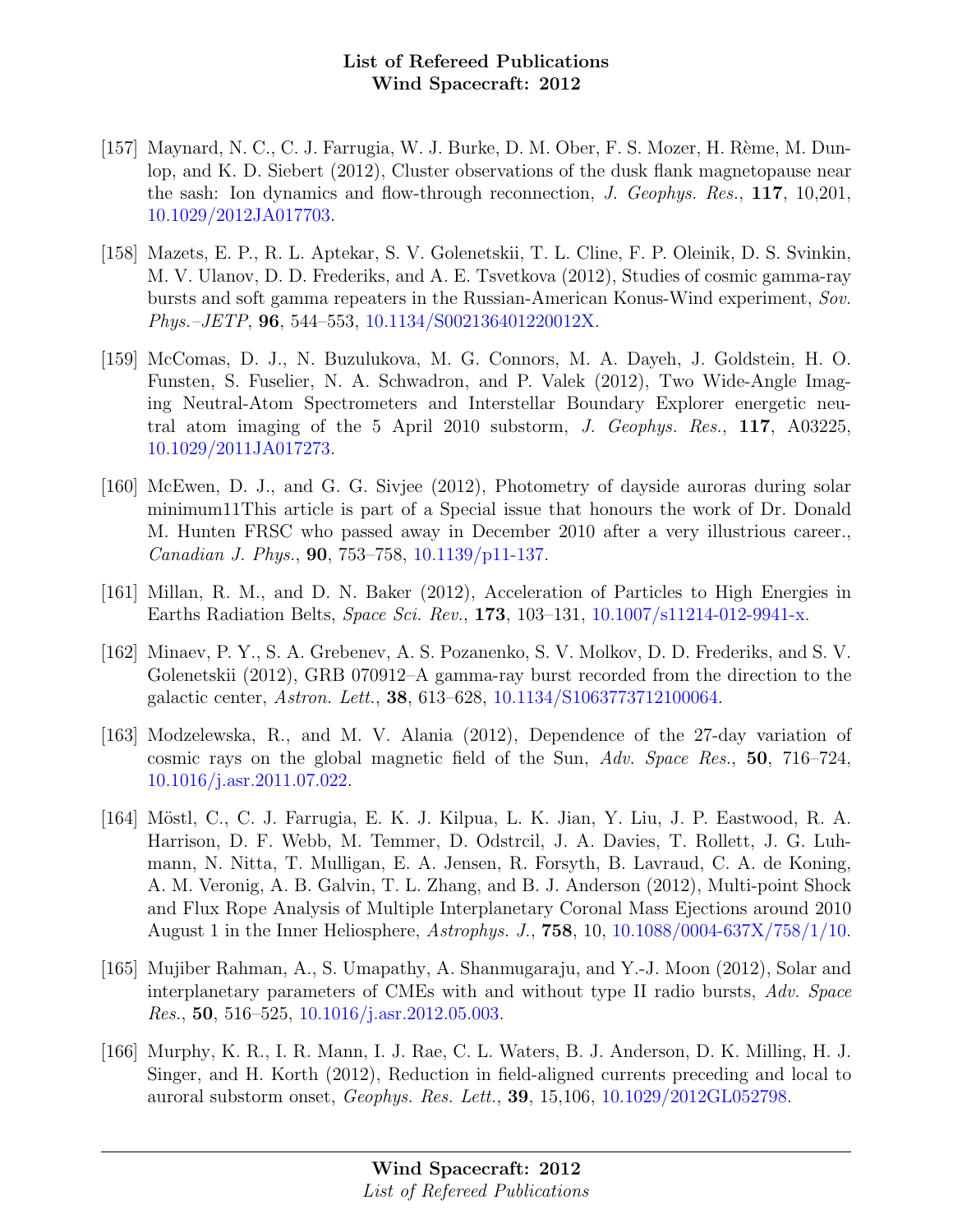- [167] Neergaard Parker, L., and G. P. Zank (2012), Particle Acceleration at Quasi-parallel Shock Waves: Theory and Observations at 1 AU, Astrophys. J., 757, 97, [10.1088/0004-](http://dx.doi.org/10.1088/0004-637X/757/1/97) [637X/757/1/97.](http://dx.doi.org/10.1088/0004-637X/757/1/97)
- [168] Ng, C. K., D. V. Reames, and A. J. Tylka (2012), Solar energetic particles: Shock acceleration and transport through self-amplified waves, in American Institute of Physics Conference Series, American Institute of Physics Conference Series, vol. 1436, edited by J. Heerikhuisen, G. Li, N. Pogorelov, and G. Zank, pp. 212–218, [10.1063/1.4723610.](http://dx.doi.org/10.1063/1.4723610)
- [169] Nieves-Chinchilla, T., R. Colaninno, A. Vourlidas, A. Szabo, R. P. Lepping, S. A. Boardsen, B. J. Anderson, and H. Korth (2012), Remote and in situ observations of an unusual Earth-directed coronal mass ejection from multiple viewpoints, J. Geophys. Res., 117, A06106, [10.1029/2011JA017243.](http://dx.doi.org/10.1029/2011JA017243)
- [170] Nishiyama, T., T. Sakanoi, Y. Miyoshi, R. Kataoka, D. Hampton, Y. Katoh, K. Asamura, and S. Okano (2012), Fine scale structures of pulsating auroras in the early recovery phase of substorm using ground-based EMCCD camera, J. Geophys. Res., 117, A10229, [10.1029/2012JA017921.](http://dx.doi.org/10.1029/2012JA017921)
- [171] Nitta, N. V., Y. Liu, M. L. DeRosa, and R. W. Nightingale (2012), What Are Special About Ground-Level Events?. Flares, CMEs, Active Regions and Magnetic Field Connection, Space Sci. Rev., 171, 61–83, [10.1007/s11214-012-9877-1.](http://dx.doi.org/10.1007/s11214-012-9877-1)
- [172] Osman, K. T., W. H. Matthaeus, B. Hnat, and S. C. Chapman (2012), Kinetic Signatures and Intermittent Turbulence in the Solar Wind Plasma, *Phys. Rev. Lett.*, **108**(26), 261103, [10.1103/PhysRevLett.108.261103.](http://dx.doi.org/10.1103/PhysRevLett.108.261103)
- [173] Owens, M. J., I. Usoskin, and M. Lockwood (2012), Heliospheric modulation of galactic cosmic rays during grand solar minima: Past and future variations, Geophys. Res. Lett., 39, L19102, [10.1029/2012GL053151.](http://dx.doi.org/10.1029/2012GL053151)
- [174] Ozeke, L. G., I. R. Mann, K. R. Murphy, I. J. Rae, D. K. Milling, S. R. Elkington, A. A. Chan, and H. J. Singer (2012), ULF wave derived radiation belt radial diffusion coefficients, J. Geophys. Res., 117, A04222, [10.1029/2011JA017463.](http://dx.doi.org/10.1029/2011JA017463)
- [175] Pal'shin, V., K. Hurley, J. Goldsten, I. G. Mitrofanov, W. Boynton, A. von Kienlin, J. Cummings, M. Feroci, R. Aptekar, D. Frederiks, S. Golenetskii, E. Mazets, D. Svinkin, D. Golovin, M. L. Litvak, A. B. Sanin, C. Fellows, K. Harshman, R. Starr, A. Rau, V. Savchenko, X. Zhang, S. Barthelmy, N. Gehrels, H. Krimm, D. Palmer, E. Del Monte, and M. Marisaldi (2012), GRB 080407: an ultra-long burst discovered by the IPN, in Gamma-Ray Bursts 2012 Conference (GRB 2012), p. 40.
- [176] Panov, E. V., R. Nakamura, W. Baumjohann, M. G. Kubyshkina, A. V. Artemyev, V. A. Sergeev, A. A. Petrukovich, V. Angelopoulos, K.-H. Glassmeier, J. P. McFadden, and D. Larson (2012), Kinetic ballooning/interchange instability in a bent plasma sheet, J. Geophys. Res., 117, A06228, [10.1029/2011JA017496.](http://dx.doi.org/10.1029/2011JA017496)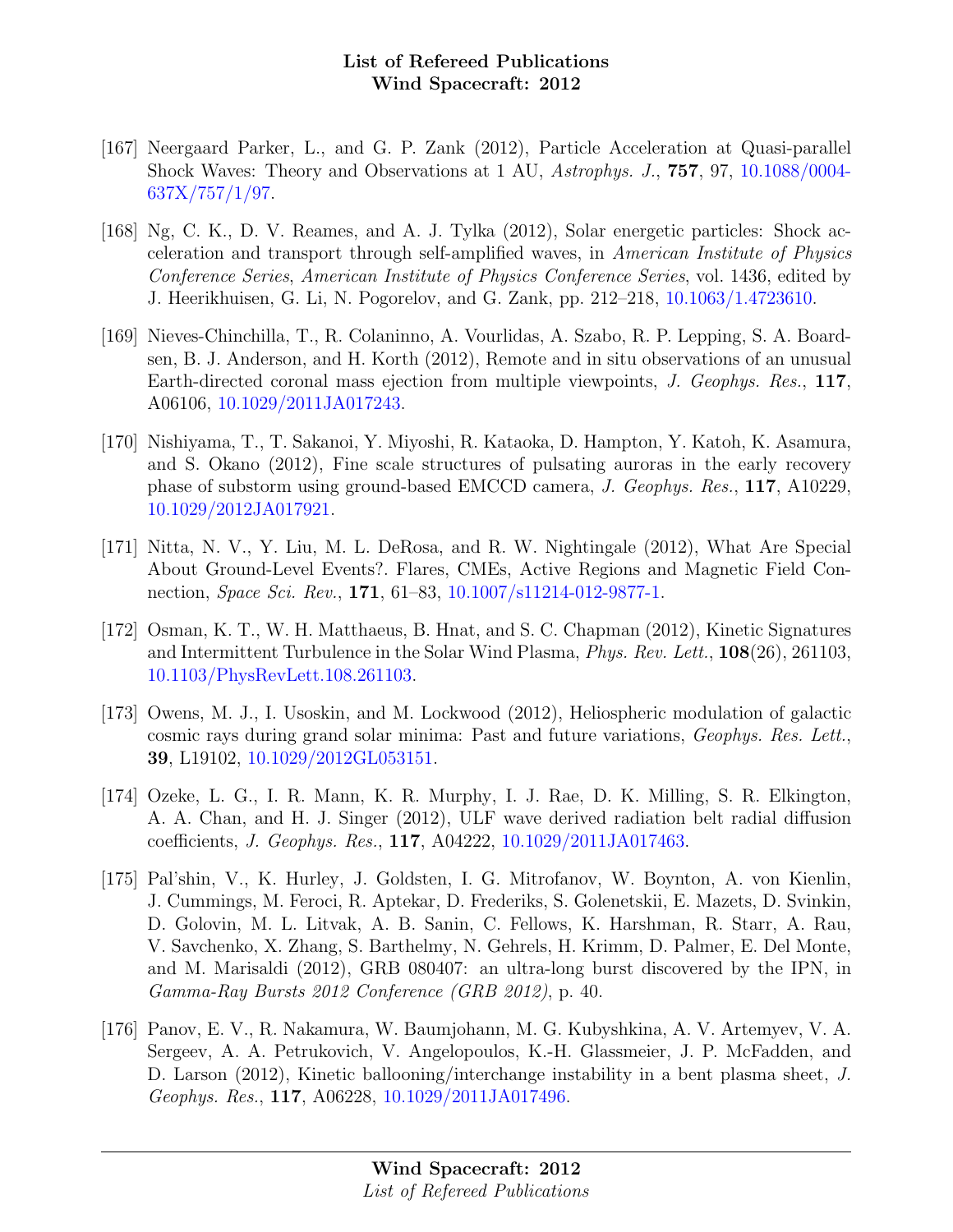- [177] Paouris, E., H. Mavromichalaki, A. Belov, R. Gushchina, and V. Yanke (2012), Galactic Cosmic Ray Modulation and the Last Solar Minimum, Solar Phys., 280, 255–271, [10.1007/s11207-012-0051-4.](http://dx.doi.org/10.1007/s11207-012-0051-4)
- [178] Park, J.-S., K.-H. Kim, D.-H. Lee, T. Araki, E. Lee, and H. Jin (2012), Statistical analysis of SC-associated geosynchronous magnetic field perturbations, J. Geophys. Res., 117, A09212, [10.1029/2012JA017648.](http://dx.doi.org/10.1029/2012JA017648)
- [179] Perez, J. D., E. W. Grimes, J. Goldstein, D. J. McComas, P. Valek, and N. Billor (2012), Evolution of CIR storm on 22 July 2009, J. Geophys. Res., 117, A09221, [10.1029/2012JA017572.](http://dx.doi.org/10.1029/2012JA017572)
- [180] Petrinec, S. M., K. J. Trattner, S. A. Fuselier, T. D. Phan, and V. Angelopoulos (2012), Energetic ions near the dayside magnetopause reconnection site: Implications for energization sources, *J. Atmos. Solar-Terr. Phys.*, **87**, 65–69, [10.1016/j.jastp.2011.11.011.](http://dx.doi.org/10.1016/j.jastp.2011.11.011)
- [181] Pevtsov, A. A., O. Panasenco, and S. F. Martin (2012), Coronal Mass Ejections from Magnetic Systems Encompassing Filament Channels Without Filaments, Solar Phys., 277, 185–201, [10.1007/s11207-011-9881-8.](http://dx.doi.org/10.1007/s11207-011-9881-8)
- [182] Pierrard, V. (2012), Solar Wind Electron Transport: Interplanetary Electric Field and Heat Conduction, Space Sci. Rev., 172, 315–324, [10.1007/s11214-011-9743-6.](http://dx.doi.org/10.1007/s11214-011-9743-6)
- [183] Piersanti, M., U. Villante, C. Waters, and I. Coco (2012), The 8 June 2000 ULF wave activity: A case study, J. Geophys. Res., 117, A02204, [10.1029/2011JA016857.](http://dx.doi.org/10.1029/2011JA016857)
- [184] Potapov, A. S., B. Tsegmed, and L. V. Ryzhakova (2012), Relationship between the fluxes of relativistic electrons at geosynchronous orbit and the level of ULF activity on the Earth's surface and in the solar wind during the 23rd solar activity cycle, Cosmic Res., 50, 124–140, [10.1134/S0010952512020086.](http://dx.doi.org/10.1134/S0010952512020086)
- [185] Prakash, O., S. Umapathy, A. Shanmugaraju, P. Pappa Kalaivani, and B. Vršnak (2012), Characteristics of DH type II bursts, CMEs and flares with respect to the acceleration of CMEs, Astrophys. Space Sci., 337, 47–64, [10.1007/s10509-011-0817-4.](http://dx.doi.org/10.1007/s10509-011-0817-4)
- [186] Prakash, O., S. Umapathy, and A. Shanmugaraju (2012), Distinctions between the characteristics of before and after DH CMEs associated flares, Astrophys. Space Sci., 340, 1–8, [10.1007/s10509-012-1034-5.](http://dx.doi.org/10.1007/s10509-012-1034-5)
- [187] Prakash, O., S. Umapathy, A. Shanmugaraju, and V. Vasanth (2012), Kinematics and Flare Properties of Radio-Loud CMEs, Solar Phys., 281, 765–777, [10.1007/s11207-012-](http://dx.doi.org/10.1007/s11207-012-0111-9) [0111-9.](http://dx.doi.org/10.1007/s11207-012-0111-9)
- [188] Predoi, V., LIGO Scientific Collaboration, Virgo Collaboration, K. Hurley, and IPN Collaboration (2012), Search for gravitational waves associated with the InterPlanetary Network short gamma ray bursts, J. Phys. Conf. Ser., 363(1), 012034, [10.1088/1742-](http://dx.doi.org/10.1088/1742-6596/363/1/012034) [6596/363/1/012034.](http://dx.doi.org/10.1088/1742-6596/363/1/012034)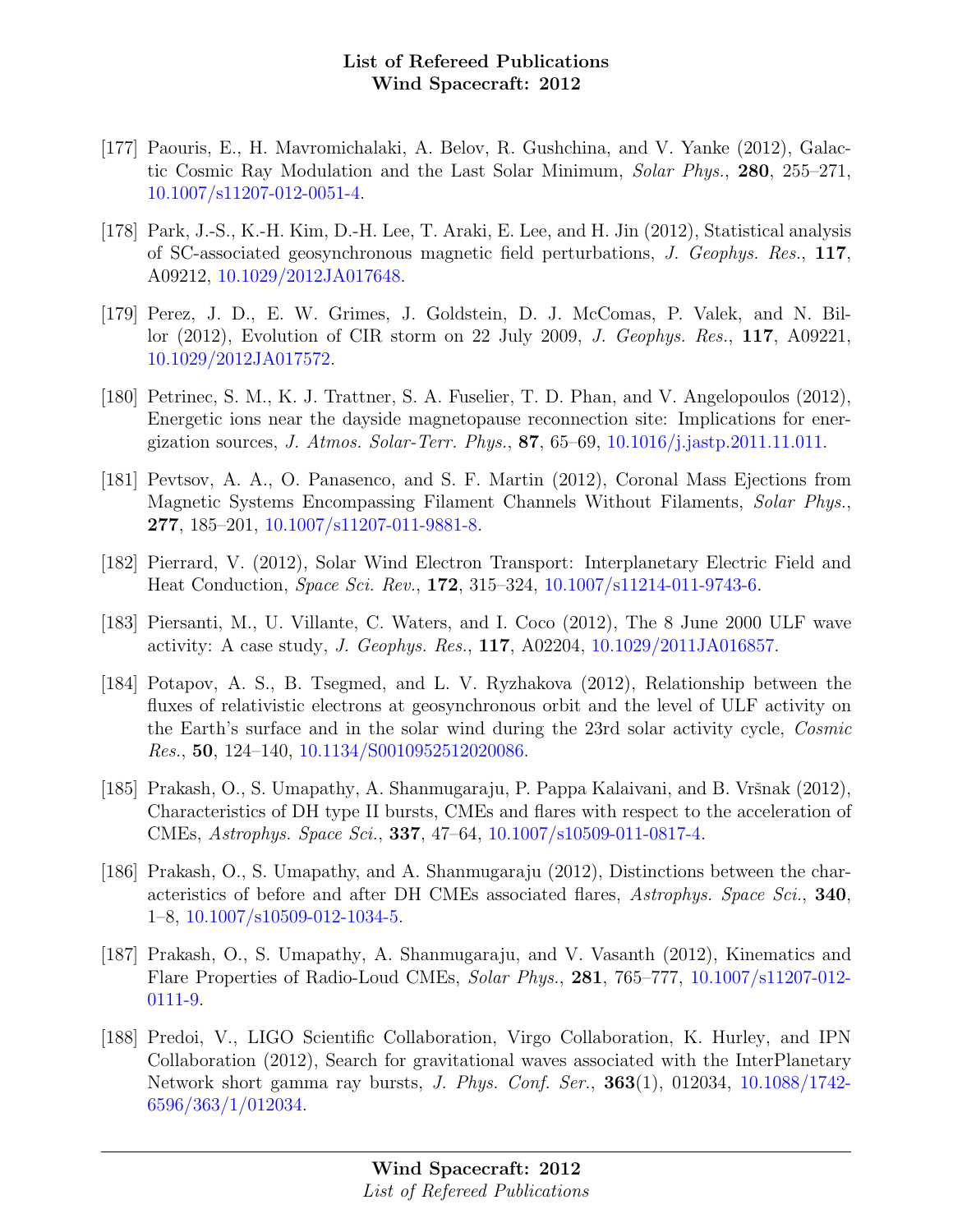- [189] Rae, I. J., I. R. Mann, K. R. Murphy, L. G. Ozeke, D. K. Milling, A. A. Chan, S. R. Elkington, and F. Honary (2012), Ground-based magnetometer determination of in situ Pc4-5 ULF electric field wave spectra as a function of solar wind speed, J. Geophys. Res., 117, A04221, [10.1029/2011JA017335.](http://dx.doi.org/10.1029/2011JA017335)
- [190] Rastätter, L., M. M. Kuznetsova, D. G. Sibeck, and D. H. Berrios (2012), Scientific visualization to study Flux Transfer Events at the Community Coordinated Modeling Center, Adv. Space Res., 49, 1623–1632, [10.1016/j.asr.2011.12.034.](http://dx.doi.org/10.1016/j.asr.2011.12.034)
- [191] Reames, D. V. (2012), Particle Energy Spectra at Traveling Interplanetary Shock Waves, Astrophys. J., 757, 93, [10.1088/0004-637X/757/1/93.](http://dx.doi.org/10.1088/0004-637X/757/1/93)
- [192] Reid, H. A. S., and E. P. Kontar (2012), Evolution of the Solar Flare Energetic Electrons in the Inhomogeneous Inner Heliosphere, Solar Phys., p. 109,  $10.1007 \text{/} s11207 \text{-} 012 \text{-} 0013 \text{-} x$ .
- [193] Riazantseva, M. O., I. N. Myagkova, M. V. Karavaev, E. E. Antonova, I. L. Ovchinnikov, B. V. Marjin, M. A. Saveliev, V. M. Feigin, and M. V. Stepanova (2012), Enhanced energetic electron fluxes at the region of the auroral oval during quiet geomagnetic conditions November 2009, Adv. Space Res., 50, 623–631, [10.1016/j.asr.2012.05.015.](http://dx.doi.org/10.1016/j.asr.2012.05.015)
- [194] Richardson, I. G., and H. V. Cane (2012), Near-earth solar wind flows and related geomagnetic activity during more than four solar cycles (1963-2011), J. Space Weather Space  $Clim., 2(27), A02, 10.1051/swsc/2012003.$  $Clim., 2(27), A02, 10.1051/swsc/2012003.$
- [195] Rodriguez, J. V. (2012), Undulations in MeV solar energetic particle fluxes in Earth's magnetosphere associated with substorm magnetic field reconfigurations, J. Geophys. Res., 117, A06229, [10.1029/2012JA017618.](http://dx.doi.org/10.1029/2012JA017618)
- [196] Rollett, T., C. Möstl, M. Temmer, A. M. Veronig, C. J. Farrugia, and H. K. Biernat (2012), Constraining the Kinematics of Coronal Mass Ejections in the Inner Heliosphere with In-Situ Signatures, *Solar Phys.*, **276**, 293–314, [10.1007/s11207-011-9897-0.](http://dx.doi.org/10.1007/s11207-011-9897-0)
- [197] Rouillard, A. P., N. R. Sheeley, A. Tylka, A. Vourlidas, C. K. Ng, C. Rakowski, C. M. S. Cohen, R. A. Mewaldt, G. M. Mason, D. Reames, N. P. Savani, O. C. StCyr, and A. Szabo (2012), The Longitudinal Properties of a Solar Energetic Particle Event Investigated Using Modern Solar Imaging, Astrophys. J., 752, 44, [10.1088/0004-637X/752/1/44.](http://dx.doi.org/10.1088/0004-637X/752/1/44)
- [198] Ruffenach, A., B. Lavraud, M. J. Owens, J.-A. Sauvaud, N. P. Savani, A. P. Rouillard, P. Démoulin, C. Foullon, A. Opitz, A. Fedorov, C. J. Jacquey, V. Génot, P. Louarn, J. G. Luhmann, C. T. Russell, C. J. Farrugia, and A. B. Galvin (2012), Multispacecraft observation of magnetic cloud erosion by magnetic reconnection during propagation, J. Geophys. Res., 117, 9101, [10.1029/2012JA017624.](http://dx.doi.org/10.1029/2012JA017624)
- [199] Sanchez, E. R., S. Wing, E. Spanswick, and E. Donovan (2012), Entropy conservation and rate of propagation of bubbles in the Earth's magnetotail: A case study, J. Geophys. Res., 117, A05226, [10.1029/2011JA017287.](http://dx.doi.org/10.1029/2011JA017287)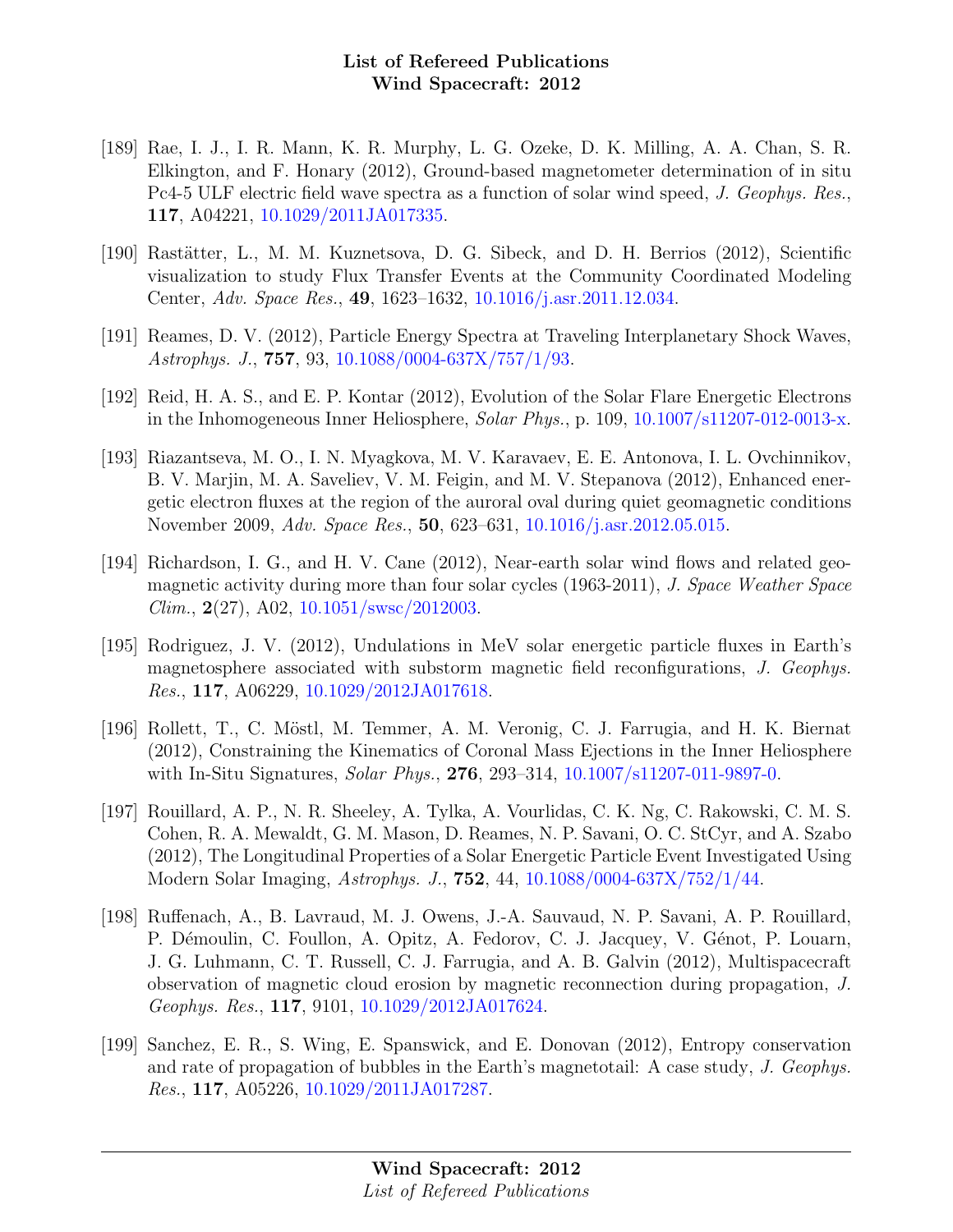- [200] Sanders, N. E., A. M. Soderberg, S. Valenti, R. J. Foley, R. Chornock, L. Chomiuk, E. Berger, S. Smartt, K. Hurley, S. D. Barthelmy, E. M. Levesque, G. Narayan, M. T. Botticella, M. S. Briggs, V. Connaughton, Y. Terada, N. Gehrels, S. Golenetskii, E. Mazets, T. Cline, A. von Kienlin, W. Boynton, K. C. Chambers, T. Grav, J. N. Heasley, K. W. Hodapp, R. Jedicke, N. Kaiser, R. P. Kirshner, R.-P. Kudritzki, G. A. Luppino, R. H. Lupton, E. A. Magnier, D. G. Monet, J. S. Morgan, P. M. Onaka, P. A. Price, C. W. Stubbs, J. L. Tonry, R. J. Wainscoat, and M. F. Waterson (2012), SN 2010ay is a Luminous and Broad-lined Type Ic Supernova within a Low-metallicity Host Galaxy, Astrophys. J., 756, 184, [10.1088/0004-637X/756/2/184.](http://dx.doi.org/10.1088/0004-637X/756/2/184)
- [201] Sandholt, P. E., and C. J. Farrugia (2012), Plasma flows, Birkeland currents and auroral forms in relation to the Svalgaard-Mansurov effect, Ann. Geophys., 30, 817–830, [10.5194/angeo-30-817-2012.](http://dx.doi.org/10.5194/angeo-30-817-2012)
- [202] Sandholt, P. E., Y. L. Andalsvik, and C. J. Farrugia (2012), The pulsed nature of the nightside contribution to polar cap convection: repetitive substorm activity under steady interplanetary driving, Ann. Geophys., 30, 1539–1553, [10.5194/angeo-30-1539-2012.](http://dx.doi.org/10.5194/angeo-30-1539-2012)
- [203] Sarantos, M., R. E. Hartle, R. M. Killen, Y. Saito, J. A. Slavin, and A. Glocer (2012), Flux estimates of ions from the lunar exosphere, Geophys. Res. Lett., 39, L13101, [10.1029/2012GL052001.](http://dx.doi.org/10.1029/2012GL052001)
- [204] Sasunov, Y. L., V. S. Semenov, M. F. Heyn, I. V. Kubyshkin, and H. K. Biernat (2012), Kelvin-Helmholtz stability of reconnection exhausts in the solar wind, *Geophys. Res. Lett.*, 39, L06104, [10.1029/2012GL051273.](http://dx.doi.org/10.1029/2012GL051273)
- [205] Savani, N. P., J. A. Davies, C. J. Davis, D. Shiota, A. P. Rouillard, M. J. Owens, K. Kusano, V. Bothmer, S. P. Bamford, C. J. Lintott, and A. Smith (2012), Observational Tracking of the 2D Structure of Coronal Mass Ejections Between the Sun and 1 AU, Solar Phys., 279, 517–535, [10.1007/s11207-012-0041-6.](http://dx.doi.org/10.1007/s11207-012-0041-6)
- [206] Schlickeiser, R. (2012), Instability conditions of small-amplitude fluctuations in space plasmas, in American Institute of Physics Conference Series, American Institute of Physics Conference Series, vol. 1439, edited by P.-L. Sulem and M. Mond, pp. 71–82, [10.1063/1.3701352.](http://dx.doi.org/10.1063/1.3701352)
- [207] Schmidt, J. M., and I. H. Cairns (2012), Type II radio bursts: 1. New entirely analytic formalism for the electron beams, Langmuir waves, and radio emission, J. Geophys. Res., 117, A04106, [10.1029/2011JA017318.](http://dx.doi.org/10.1029/2011JA017318)
- [208] Schofield, I., M. Connors, and C. T. Russell (2012), NetPICOmag: A low-cost networked magnetometer and its applications, Earth, Planets, and Space, 64, 279–297, [10.5047/eps.2011.10.001.](http://dx.doi.org/10.5047/eps.2011.10.001)
- [209] Schreiner, S., C. Cattell, K. Kersten, and A. Hupach (2012), Using an Ellipsoid Model to Track and Predict the Evolution and Propagation of Coronal Mass Ejections, Solar Phys., [10.1007/s11207-012-9936-5.](http://dx.doi.org/10.1007/s11207-012-9936-5)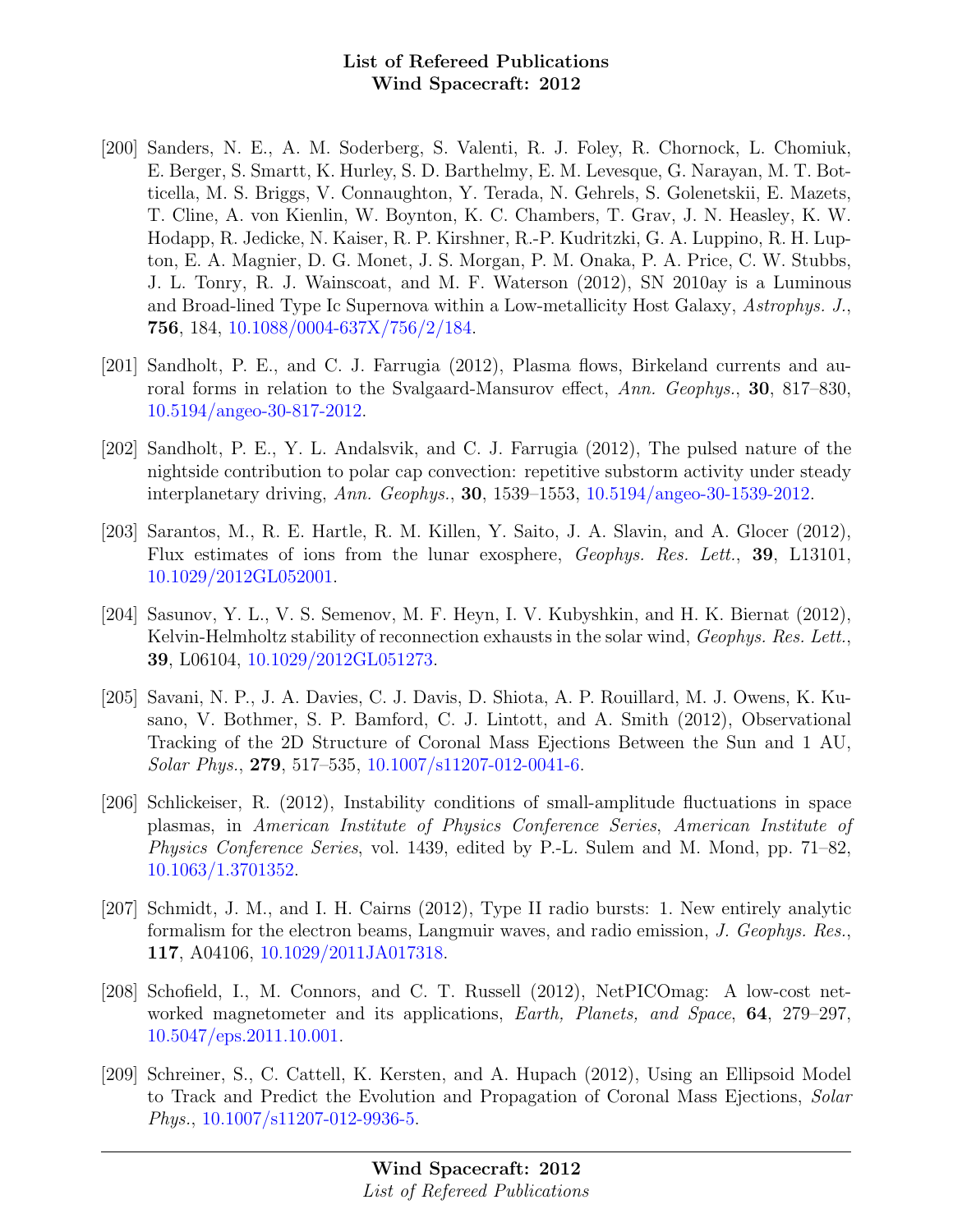- [210] Schulte in den Bäumen, H., I. H. Cairns, and P. A. Robinson (2012), Nonzero azimuthal magnetic fields at the solar source surface: Extraction, model, and implications, J. Geophys. Res., 117, A10104, [10.1029/2012JA017705.](http://dx.doi.org/10.1029/2012JA017705)
- [211] Shalchi, A. (2012), Fitting Analytical forms of spatial and temporal correlation functions to spacecraft data, Astrophys. Space Sci. Trans., 8, 35–40, [10.5194/astra-8-35-2012.](http://dx.doi.org/10.5194/astra-8-35-2012)
- [212] Sharma, J., N. Mittal, and U. Narain (2012), On Multiple Type II Bursts and Coronal Mass Ejections, Int. J. Astron., 1, 38–43, [10.5923/j.astronomy.20120103.01.](http://dx.doi.org/10.5923/j.astronomy.20120103.01)
- [213] Sharma, R., and N. Srivastava (2012), Presence of solar filament plasma detected in interplanetary coronal mass ejections by in situ spacecraft, J. Space Weather and Space Climate,  $2(26)$ , A10,  $10.1051$ /swsc/2012010.
- [214] Shea, M. A., and D. F. Smart (2012), Space Weather and the Ground-Level Solar Proton Events of the 23rd Solar Cycle, Space Sci. Rev., 171, 161–188, [10.1007/s11214-012-9923-z.](http://dx.doi.org/10.1007/s11214-012-9923-z)
- [215] Shen, F., X. Feng, and C. Xiang (2012), Improvement to the global distribution of coronal plasma and magnetic field on the source surface using expansion factor  $f_s$  and angular distance  $\theta_b$ , *J. Atmos. Solar-Terr. Phys.*, **77**, 125–131, [10.1016/j.jastp.2011.12.009.](http://dx.doi.org/10.1016/j.jastp.2011.12.009)
- [216] Shestakov, A. Y., and O. L. Vaisberg (2012), Investigation of hot Flow Anomaly structure observed near the Earth's bow shock, Geomag. and Aeron., 52, 16–27, [10.1134/S0016793212010136.](http://dx.doi.org/10.1134/S0016793212010136)
- [217] Shinbori, A., Y. Tsuji, T. Kikuchi, T. Araki, A. Ikeda, T. Uozumi, D. Baishev, B. M. Shevtsov, T. Nagatsuma, and K. Yumoto (2012), Magnetic local time and latitude dependence of amplitude of the main impulse (MI) of geomagnetic sudden commencements and its seasonal variation, J. Geophys. Res., 117, A08322, [10.1029/2012JA018006.](http://dx.doi.org/10.1029/2012JA018006)
- [218] Simunac, K. D. C., A. B. Galvin, C. J. Farrugia, L. M. Kistler, H. Kucharek, B. Lavraud, Y. C.-M. Liu, J. G. Luhmann, K. W. Ogilvie, A. Opitz, M. A. Popecki, J.-A. Sauvaud, and S. Wang (2012), The Heliospheric Plasma Sheet Observed in situ by Three Spacecraft over Four Solar Rotations, Solar Phys., 281, 423–447, [10.1007/s11207-012-0156-9.](http://dx.doi.org/10.1007/s11207-012-0156-9)
- [219] Sjogren, A., A. I. Eriksson, and C. M. Cully (2012), Simulation of Potential Measurements Around a Photoemitting Spacecraft in a Flowing Plasma, IEEE Trans. Plasma Sci., 40, 1257–1261, [10.1109/TPS.2012.2186616.](http://dx.doi.org/10.1109/TPS.2012.2186616)
- [220] Soderberg, A. M., R. Margutti, B. A. Zauderer, M. Krauss, B. Katz, L. Chomiuk, J. A. Dittmann, E. Nakar, T. Sakamoto, N. Kawai, K. Hurley, S. Barthelmy, T. Toizumi, M. Morii, R. A. Chevalier, M. Gurwell, G. Petitpas, M. Rupen, K. D. Alexander, E. M. Levesque, C. Fransson, A. Brunthaler, M. F. Bietenholz, N. Chugai, J. Grindlay, A. Copete, V. Connaughton, M. Briggs, C. Meegan, A. von Kienlin, X. Zhang, A. Rau, S. Golenetskii, E. Mazets, and T. Cline (2012), Panchromatic Observations of SN 2011dh Point to a Compact Progenitor Star, Astrophys. J., 752, 78, [10.1088/0004-](http://dx.doi.org/10.1088/0004-637X/752/2/78) [637X/752/2/78.](http://dx.doi.org/10.1088/0004-637X/752/2/78)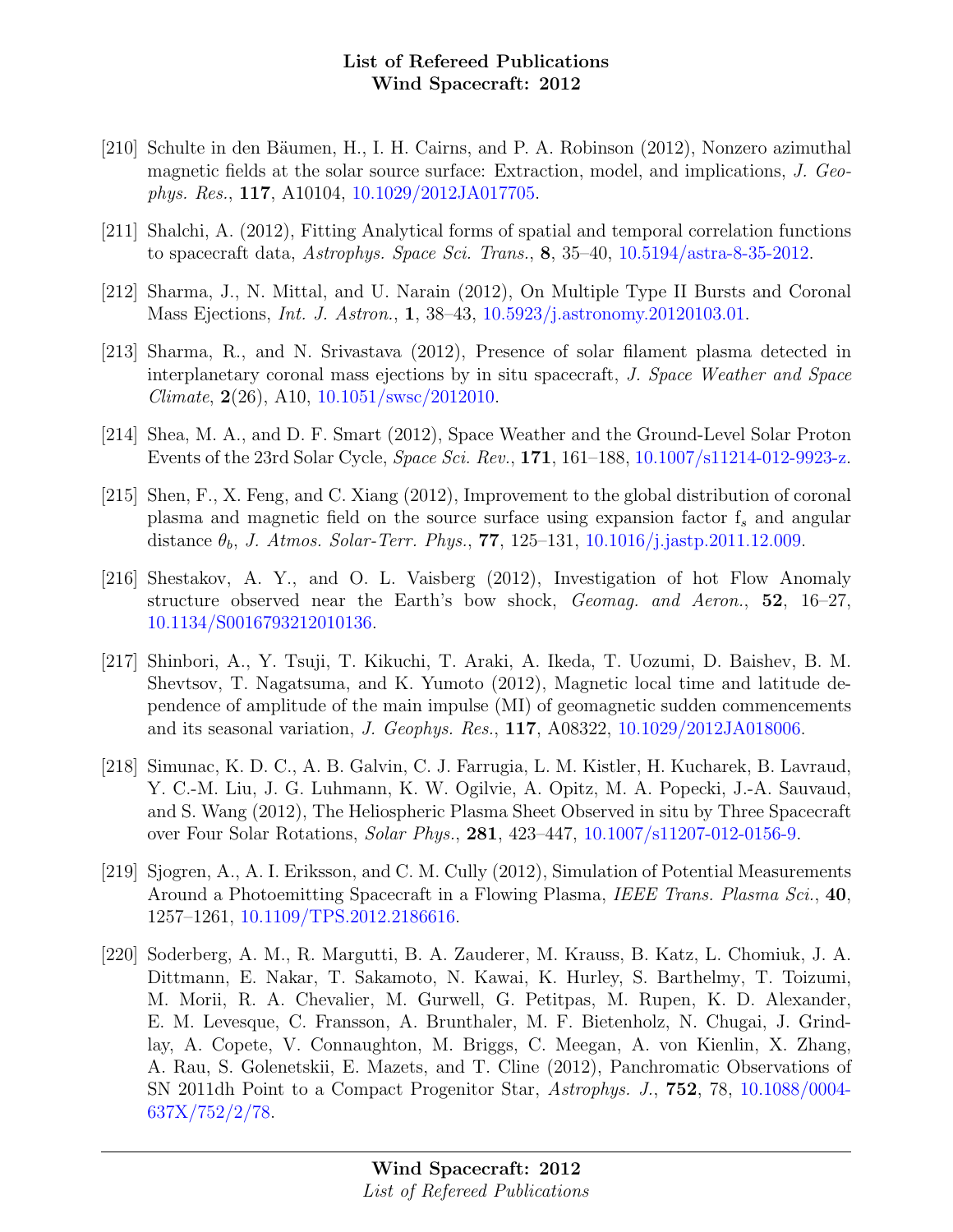- [221] Song, H.-Q., Y. Chen, G. Li, X.-L. Kong, and S.-W. Feng (2012), Coalescence of Macroscopic Magnetic Islands and Electron Acceleration from STEREO Observation, Phys. Rev. X, 2(2), 021015, [10.1103/PhysRevX.2.021015.](http://dx.doi.org/10.1103/PhysRevX.2.021015)
- [222] Soucek, J., and C. P. Escoubet (2012), Predictive model of magnetosheath plasma flow and its validation against Cluster and THEMIS data, Ann. Geophys., 30, 973–982, [10.5194/angeo-30-973-2012.](http://dx.doi.org/10.5194/angeo-30-973-2012)
- [223] Stevens, M. L., J. A. Linker, P. Riley, and W. J. Hughes (2012), Underestimates of magnetic flux in coupled MHD model solar wind solutions, J. Atmos. Solar-Terr. Phys., 83, 22–31, [10.1016/j.jastp.2012.02.005.](http://dx.doi.org/10.1016/j.jastp.2012.02.005)
- [224] Sun, T. R., C. Wang, N. L. Borodkova, and G. N. Zastenker (2012), Geosynchronous magnetic field responses to fast solar wind dynamic pressure enhancements: MHD field model, Ann. Geophys., 30, 1285–1295, [10.5194/angeo-30-1285-2012.](http://dx.doi.org/10.5194/angeo-30-1285-2012)
- [225] Suryanarayana, G. S. (2012), Coronal type II bursts and interplanetary type II bursts: Distinct shock drivers, New Astron., 17, 117–129, [10.1016/j.newast.2011.07.014.](http://dx.doi.org/10.1016/j.newast.2011.07.014)
- [226] Taguchi, S., K. Hosokawa, Y. Ogawa, T. Aoki, and M. Taguchi (2012), Double bursts inside a poleward-moving auroral form in the cusp, J. Geophys. Res., 117, A12301, [10.1029/2012JA018150.](http://dx.doi.org/10.1029/2012JA018150)
- [227] Takahashi, K., K. Yumoto, S. G. Claudepierre, E. R. Sanchez, O. A. Troshichev, and A. S. Janzhura (2012), Dependence of the amplitude of Pc5-band magnetic field variations on the solar wind and solar activity, J. Geophys. Res., 117, A04207, [10.1029/2011JA017120.](http://dx.doi.org/10.1029/2011JA017120)
- [228] Tan, L. C., O. E. Malandraki, D. V. Reames, C. K. Ng, L. Wang, and G. Dorrian (2012), Use of Incident and Reflected Solar Particle Beams to Trace the Topology of Magnetic Clouds, Astrophys. J., 750, 146, [10.1088/0004-637X/750/2/146.](http://dx.doi.org/10.1088/0004-637X/750/2/146)
- [229] Tang, B. B., C. Wang, and X. C. Guo (2012), Bow shock and magnetopause contributions to the magnetospheric current system: Hints from the Cluster observations, J. Geophys. Res., 117, A01214, [10.1029/2011JA016681.](http://dx.doi.org/10.1029/2011JA016681)
- [230] Tang, C. L. (2012), A plasma flow vortex in the magnetotail and its related ionospheric signatures, Ann. Geophys., 30, 537–544, [10.5194/angeo-30-537-2012.](http://dx.doi.org/10.5194/angeo-30-537-2012)
- [231] Tátrallyay, M., G. Erdös, Z. Németh, M. I. Verigin, and S. Vennerstrom  $(2012)$ , Multispacecraft observations of the terrestrial bow shock and magnetopause during extreme solar wind disturbances, Ann. Geophys., 30, 1675–1692, [10.5194/angeo-30-1675-2012.](http://dx.doi.org/10.5194/angeo-30-1675-2012)
- [232] Taylor, M. G. G. T., H. Hasegawa, B. Lavraud, T. Phan, C. P. Escoubet, M. W. Dunlop, Y. V. Bogdanova, A. L. Borg, M. Volwerk, J. Berchem, O. D. Constantinescu, J. P. Eastwood, A. Masson, H. Laakso, J. Soucek, A. N. Fazakerley, H. U. Frey, E. V. Panov, C. Shen, J. K. Shi, D. G. Sibeck, Z. Y. Pu, J. Wang, and J. A. Wild (2012), Spatial distribution of rolled up Kelvin-Helmholtz vortices at Earth's dayside and flank magnetopause, Ann. Geophys., 30, 1025–1035, [10.5194/angeo-30-1025-2012.](http://dx.doi.org/10.5194/angeo-30-1025-2012)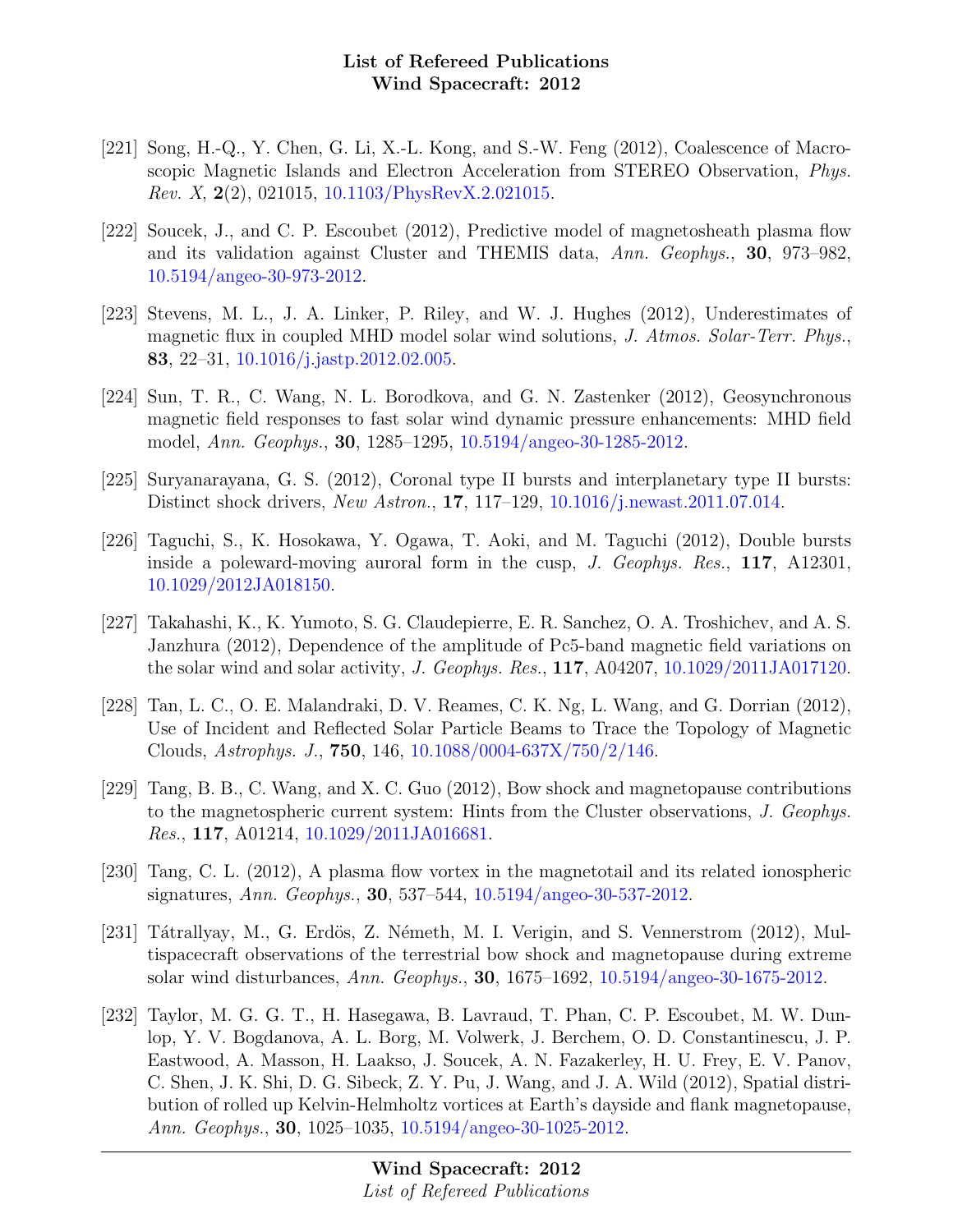- [233] Telloni, D., R. Bruno, R. D'Amicis, E. Pietropaolo, and V. Carbone (2012), Wavelet Analysis as a Tool to Localize Magnetic and Cross-helicity Events in the Solar Wind, Astrophys. J., 751, 19, [10.1088/0004-637X/751/1/19.](http://dx.doi.org/10.1088/0004-637X/751/1/19)
- [234] Temmer, M., B. Vršnak, T. Rollett, B. Bein, C. A. de Koning, Y. Liu, E. Bosman, J. A. Davies, C. Möstl, T. Zic, A. M. Veronig, V. Bothmer, R. Harrison, N. Nitta, M. Bisi, O. Flor, J. Eastwood, D. Odstrcil, and R. Forsyth (2012), Characteristics of Kinematics of a Coronal Mass Ejection during the 2010 August 1 CME-CME Interaction Event, Astrophys. J., 749, 57, [10.1088/0004-637X/749/1/57.](http://dx.doi.org/10.1088/0004-637X/749/1/57)
- [235] Thejappa, G., R. J. MacDowall, and M. Bergamo (2012), Emission Patterns of Solar Type III Radio Bursts: Stereoscopic Observations, Astrophys. J., 745, 187, [10.1088/0004-](http://dx.doi.org/10.1088/0004-637X/745/2/187) [637X/745/2/187.](http://dx.doi.org/10.1088/0004-637X/745/2/187)
- [236] Thejappa, G., R. J. MacDowall, and M. Bergamo (2012), In situ detection of strong Langmuir turbulence processes in solar type III radio bursts, J. Geophys. Res., 117, A08111, [10.1029/2012JA017695.](http://dx.doi.org/10.1029/2012JA017695)
- [237] Tian, T., Q. G. Zong, Y. F. Wang, and Z. P. Fei (2012), Statistical study of the properties of the magnetic field and plasma in the earths magnetotail near lunar orbit, Sci. China Tech. Sci., 55, 2570–2577, [10.1007/s11431-012-4973-8.](http://dx.doi.org/10.1007/s11431-012-4973-8)
- [238] Trattner, K. J., S. M. Petrinec, S. A. Fuselier, and T. D. Phan (2012), The location of reconnection at the magnetopause: Testing the maximum magnetic shear model with THEMIS observations, J. Geophys. Res., 117, A01201, [10.1029/2011JA016959.](http://dx.doi.org/10.1029/2011JA016959)
- [239] Trattner, K. J., S. M. Petrinec, S. A. Fuselier, N. Omidi, and D. G. Sibeck (2012), Evidence of multiple reconnection lines at the magnetopause from cusp observations, J. Geophys. Res., 117, A01213, [10.1029/2011JA017080.](http://dx.doi.org/10.1029/2011JA017080)
- [240] Troja, E., T. Sakamoto, C. Guidorzi, J. P. Norris, A. Panaitescu, S. Kobayashi, N. Omodei, J. C. Brown, D. N. Burrows, P. A. Evans, N. Gehrels, F. E. Marshall, N. Mawson, A. Melandri, C. G. Mundell, S. R. Oates, V. Pal'shin, R. D. Preece, J. L. Racusin, I. A. Steele, N. R. Tanvir, V. Vasileiou, C. Wilson-Hodge, and K. Yamaoka (2012), Broadband Study of GRB 091127: A Sub-energetic Burst at Higher Redshift?, Astrophys. J., 761, 50, [10.1088/0004-637X/761/1/50.](http://dx.doi.org/10.1088/0004-637X/761/1/50)
- [241] Tsap, Y. T., and E. A. Isaeva (2012), Solar radio bursts and acceleration of solar energy particles, Bull. Crimean Astrophys. Observatory, 108, 52–57, [10.3103/S0190271712010238.](http://dx.doi.org/10.3103/S0190271712010238)
- [242] Tsap, Y. T., and E. A. Isaeva (2012), Two-stage acceleration of solar cosmic rays, Geomag. and Aeron., 52, 921–925, [10.1134/S0016793212070195.](http://dx.doi.org/10.1134/S0016793212070195)
- [243] Tsuji, Y., A. Shinbori, T. Kikuchi, and T. Nagatsuma (2012), Magnetic latitude and local time distributions of ionospheric currents during a geomagnetic storm, J. Geophys. Res., 117, A07318, [10.1029/2012JA017566.](http://dx.doi.org/10.1029/2012JA017566)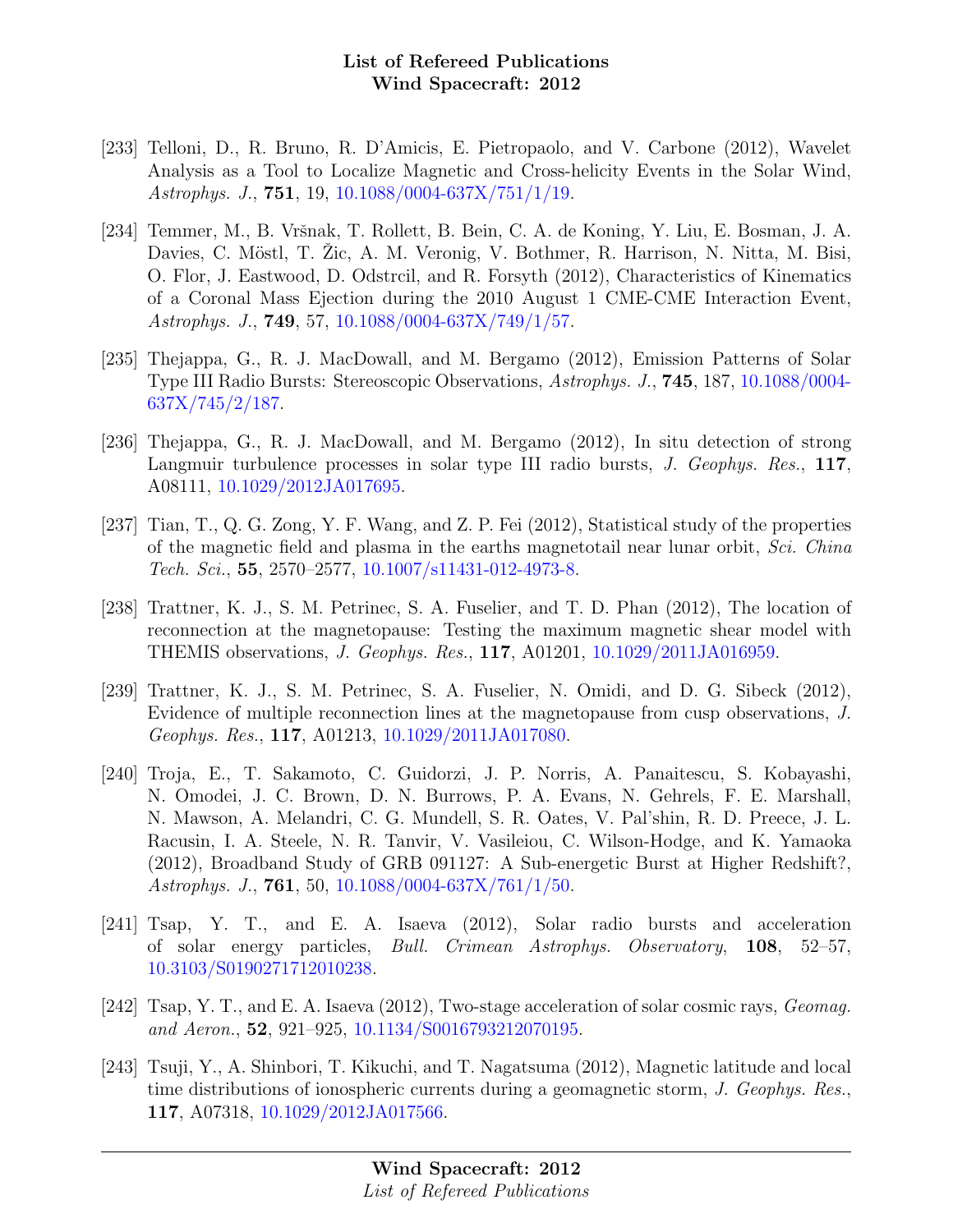- [244] Tu, W., S. R. Elkington, X. Li, W. Liu, and J. Bonnell (2012), Quantifying radial diffusion coefficients of radiation belt electrons based on global MHD simulation and spacecraft measurements, J. Geophys. Res., 117, A10210, [10.1029/2012JA017901.](http://dx.doi.org/10.1029/2012JA017901)
- [245] Turner, D. L., Y. Shprits, M. Hartinger, and V. Angelopoulos (2012), Explaining sudden losses of outer radiation belt electrons during geomagnetic storms, Nature Phys., 8, 208– 212, [10.1038/nphys2185.](http://dx.doi.org/10.1038/nphys2185)
- [246] Uddin, W., B. Schmieder, R. Chandra, A. K. Srivastava, P. Kumar, and S. Bisht (2012), Observations of Multiple Surges Associated with Magnetic Activities in AR 10484 on 2003 October 25, Astrophys. J., 752, 70, [10.1088/0004-637X/752/1/70.](http://dx.doi.org/10.1088/0004-637X/752/1/70)
- [247] Usanova, M. E., I. R. Mann, J. Bortnik, L. Shao, and V. Angelopoulos (2012), THEMIS observations of electromagnetic ion cyclotron wave occurrence: Dependence on AE, SYMH, and solar wind dynamic pressure, J. Geophys. Res., 117, A10218, [10.1029/2012JA018049.](http://dx.doi.org/10.1029/2012JA018049)
- [248] Uwamahoro, J., L. A. McKinnell, and J. B. Habarulema (2012), Estimating the geoeffectiveness of halo CMEs from associated solar and IP parameters using neural networks, Ann. Geophys., 30, 963–972, [10.5194/angeo-30-963-2012.](http://dx.doi.org/10.5194/angeo-30-963-2012)
- [249] Vasanth, V., and S. Umapathy (2012), A Statistical Study on CMEs Associated with DH-Type-II Radio Bursts Based on Their Source Location (Limb and Disk Events), Solar Phys., 282, 239–247, [10.1007/s11207-012-0126-2.](http://dx.doi.org/10.1007/s11207-012-0126-2)
- [250] Veenadhari, B., R. Selvakumaran, R. Singh, A. K. Maurya, N. Gopalswamy, S. Kumar, and T. Kikuchi (2012), Coronal mass ejection-driven shocks and the associated sudden commencements/sudden impulses, J. Geophys. Res., 117, A04210, [10.1029/2011JA017216.](http://dx.doi.org/10.1029/2011JA017216)
- [251] Vidojević, S. (2012), Statistics of Langmuir Waves Associated with Type III Radio Bursts, Ph.D. thesis, Paris Observatory, France.
- [252] Villante, U., and M. Piersanti (2012), Sudden Impulses in the Magnetosphere and at Ground, pp. 399–416, InTech, inTech, Available from: http://www.intechopen.com/books/exploring-the-solar-wind/sudden-impulses-in-themagnetosphere-and-at-ground.
- [253] Vocks, C. (2012), Kinetic Models for Whistler Wave Scattering of Electrons in the Solar Corona and Wind, Space Sci. Rev., 172, 303–314, [10.1007/s11214-011-9749-0.](http://dx.doi.org/10.1007/s11214-011-9749-0)
- [254] Vokhmyanin, M. V., and D. I. Ponyavin (2012), Inferring interplanetary magnetic field polarities from geomagnetic variations, J. Geophys. Res., 117, A06102, [10.1029/2011JA017060.](http://dx.doi.org/10.1029/2011JA017060)
- [255] Vorburger, A., P. Wurz, S. Barabash, M. Wieser, Y. Futaana, M. Holmström, A. Bhardwaj, and K. Asamura (2012), Energetic neutral atom observations of magnetic anomalies on the lunar surface, J. Geophys. Res., 117, 7208, [10.1029/2012JA017553.](http://dx.doi.org/10.1029/2012JA017553)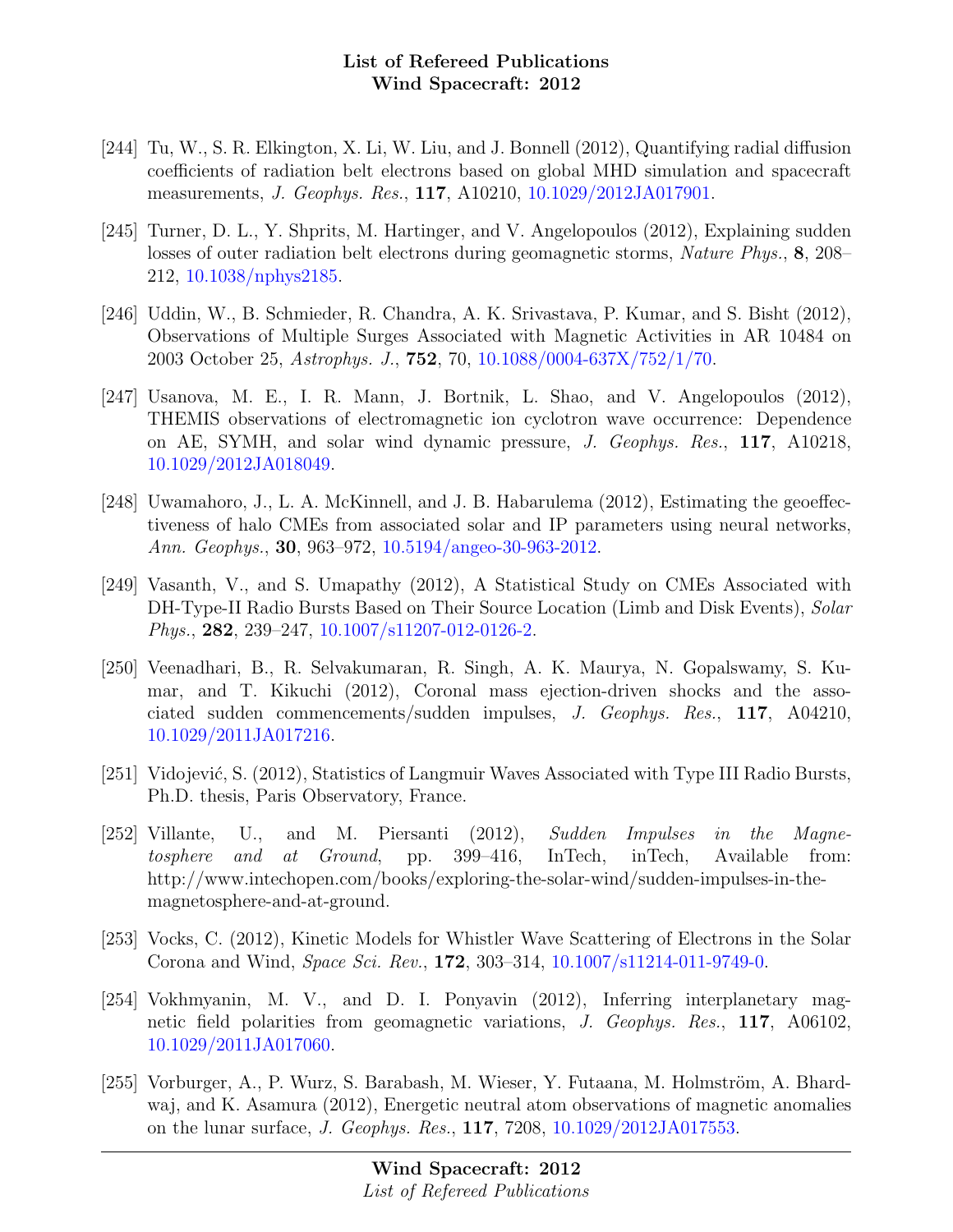- [256] Vybornov, V. I., M. A. Livshits, L. K. Kashapova, I. G. Mitrofanov, D. V. Golovin, A. S. Kozyrev, M. L. Litvak, A. B. Sanin, V. I. Tret'yakov, W. Boynton, K. Shinohara, and D. Hamara (2012), Observation of the powerful solar flare of October 27, 2002 on the far side of the sun, Astron. Rep., 56, 805–812, [10.1134/S1063772912100083.](http://dx.doi.org/10.1134/S1063772912100083)
- [257] Walsh, B. M., T. A. Fritz, and J. Chen (2012), Simultaneous observations of the exterior cusp region, J. Atmos. Solar-Terr. Phys., 87, 47–55, [10.1016/j.jastp.2011.08.011.](http://dx.doi.org/10.1016/j.jastp.2011.08.011)
- [258] Walsh, B. M., D. G. Sibeck, Y. Wang, and D. H. Fairfield (2012), Dawn-dusk asymmetries in the Earth's magnetosheath, J. Geophys. Res., 117, A12211, [10.1029/2012JA018240.](http://dx.doi.org/10.1029/2012JA018240)
- [259] Wang, C.-P., M. Gkioulidou, L. R. Lyons, and V. Angelopoulos (2012), Spatial distributions of the ion to electron temperature ratio in the magnetosheath and plasma sheet, J. Geophys. Res., 117, A08215, [10.1029/2012JA017658.](http://dx.doi.org/10.1029/2012JA017658)
- [260] Wang, L., R. P. Lin, C. Salem, M. Pulupa, D. E. Larson, P. H. Yoon, and J. G. Luhmann (2012), Quiet-time Interplanetary ∼2-20 keV Superhalo Electrons at Solar Minimum, Astrophys. J. Lett., 753, L23, [10.1088/2041-8205/753/1/L23.](http://dx.doi.org/10.1088/2041-8205/753/1/L23)
- [261] Wang, L., R. P. Lin, S. Krucker, and G. M. Mason (2012), A Statistical Study of Solar Electron Events over One Solar Cycle, Astrophys. J., 759, 69, [10.1088/0004-](http://dx.doi.org/10.1088/0004-637X/759/1/69)  $637X/759/1/69.$
- [262] Wang, X., and Y.-H. Yan (2012), Analysis of the CME-driven shock from the SEP event that occurred on 2006 December 14, Res. Astron. Astrophys., 12, 1535–1548, [10.1088/1674-4527/12/11/008.](http://dx.doi.org/10.1088/1674-4527/12/11/008)
- [263] Wang, X., J. He, C. Tu, E. Marsch, L. Zhang, and J.-K. Chao (2012), Large-amplitude Alfvén Wave in Interplanetary Space: The Wind Spacecraft Observations, Astrophys. J., 746, 147, [10.1088/0004-637X/746/2/147.](http://dx.doi.org/10.1088/0004-637X/746/2/147)
- [264] Wang, Y., F. S. Wei, X. S. Feng, P. B. Zuo, J. P. Guo, X. J. Xu, and Z. Li (2012), Variations of Solar Electron and Proton Flux in Magnetic Cloud Boundary Layers and Comparisons with Those across the Shocks and in the Reconnection Exhausts, Astrophys. J., 749, 82, [10.1088/0004-637X/749/1/82.](http://dx.doi.org/10.1088/0004-637X/749/1/82)
- [265] Wang, Y.-M. (2012), Semiempirical Models of the Slow and Fast Solar Wind, Space Sci. Rev., 172, 123–143, [10.1007/s11214-010-9733-0.](http://dx.doi.org/10.1007/s11214-010-9733-0)
- [266] Watkins, N. W., B. Hnat, and S. C. Chapman (2012), On Self-Similar and Multifractal Models for the Scaling of Extreme Bursty Fluctuations in Space Plasmas, Geophys. Monogr. Ser., 196, 299–313, [10.1029/2011GM001084.](http://dx.doi.org/10.1029/2011GM001084)
- [267] Webb, A., J. Fainberg, and V. Osherovich (2012), Solar Wind Quasi-invariant for Slow and Fast Magnetic Clouds, Solar Phys., 277, 375–388, [10.1007/s11207-011-9904-5.](http://dx.doi.org/10.1007/s11207-011-9904-5)
- [268] Wei, Y., M. Fraenz, E. Dubinin, J. Woch, H. L¨uhr, W. Wan, Q.-G. Zong, T. L. Zhang, Z. Y. Pu, S. Y. Fu, S. Barabash, R. Lundin, and I. Dandouras (2012), Enhanced atmospheric oxygen outflow on Earth and Mars driven by a corotating interaction region, J. Geophys. Res., 117, A03208, [10.1029/2011JA017340.](http://dx.doi.org/10.1029/2011JA017340)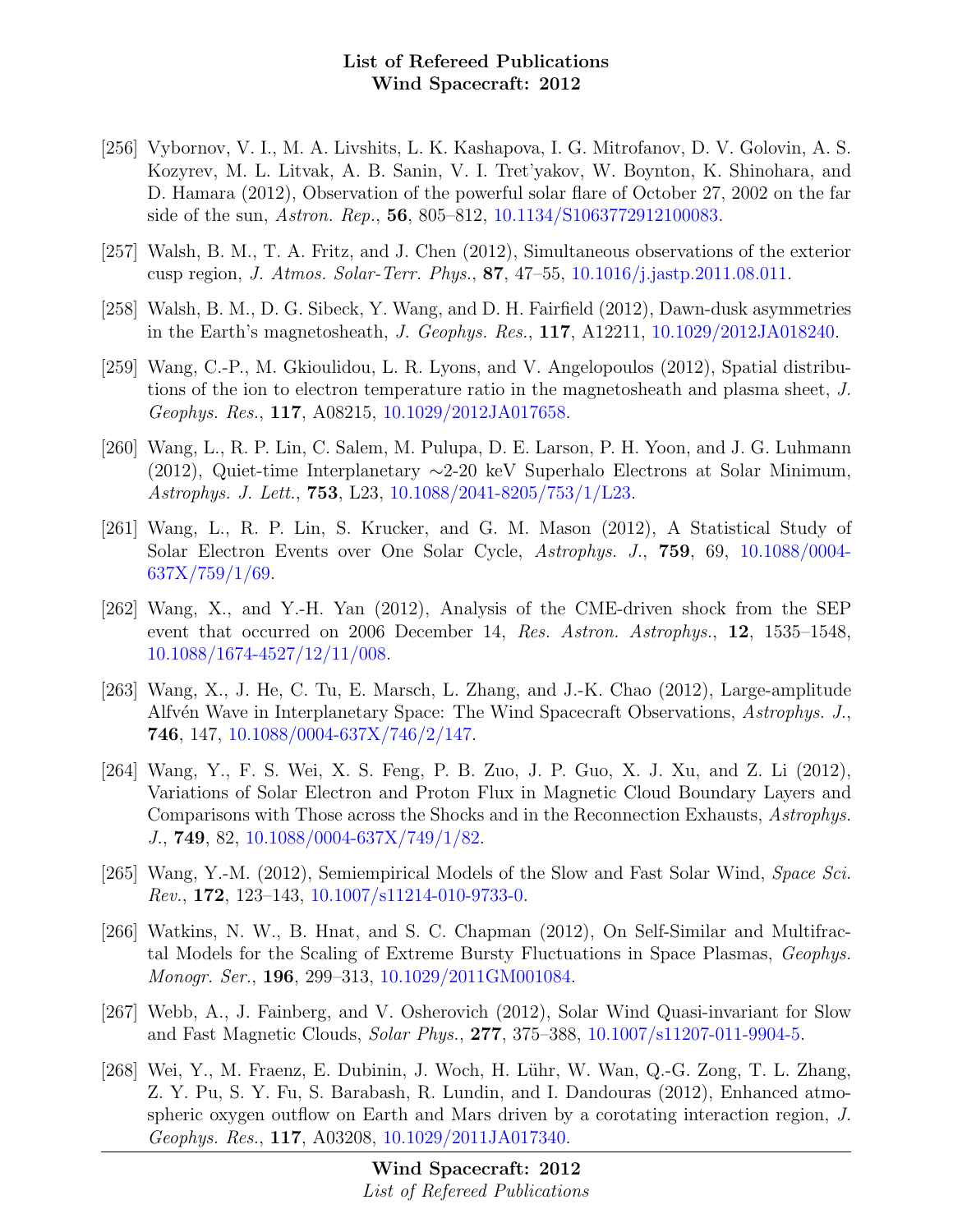- [269] Wilder, F. D., G. Crowley, B. J. Anderson, and A. D. Richmond (2012), Intense dayside Joule heating during the 5 April 2010 geomagnetic storm recovery phase observed by AMIE and AMPERE, J. Geophys. Res., 117, A05207, [10.1029/2011JA017262.](http://dx.doi.org/10.1029/2011JA017262)
- [270] Wilson, L. B., III, A. Koval, A. Szabo, A. Breneman, C. A. Cattell, K. Goetz, P. J. Kellogg, K. Kersten, J. C. Kasper, B. A. Maruca, and M. Pulupa (2012), Observations of electromagnetic whistler precursors at supercritical interplanetary shocks, Geophys. Res. Lett., 39, L08109, [10.1029/2012GL051581.](http://dx.doi.org/10.1029/2012GL051581)
- [271] Wiltberger, M., L. Qian, C.-L. Huang, W. Wang, R. E. Lopez, A. G. Burns, S. C. Solomon, Y. Deng, and Y. Huang (2012), CMIT study of CR2060 and 2068 comparing L1 and MAS solar wind drivers, J. Atmos. Solar-Terr. Phys., 83, 39–50, [10.1016/j.jastp.2012.01.005.](http://dx.doi.org/10.1016/j.jastp.2012.01.005)
- [272] Wisniewski, M., F. Spanier, and R. Kissmann (2012), Diffusion of Energetic Particles in Turbulent Magnetohydrodynamic Plasmas, Astrophys. J., 750, 150, [10.1088/0004-](http://dx.doi.org/10.1088/0004-637X/750/2/150)  $637X/750/2/150$ .
- [273] Wood, B. E., C.-C. Wu, A. P. Rouillard, R. A. Howard, and D. G. Socker (2012), A Coronal Hole's Effects on Coronal Mass Ejection Shock Morphology in the Inner Heliosphere, Astrophys. J., 755, 43, [10.1088/0004-637X/755/1/43.](http://dx.doi.org/10.1088/0004-637X/755/1/43)
- [274] Wood, B. E., A. P. Rouillard, C. M¨ostl, K. Battams, N. P. Savani, K. Marubashi, R. A. Howard, and D. G. Socker (2012), Connecting Coronal Mass Ejections and Magnetic Clouds: A Case Study Using an Event from 22 June 2009, Solar Phys., 281, 369–389, [10.1007/s11207-012-0036-3.](http://dx.doi.org/10.1007/s11207-012-0036-3)
- [275] Wu, C.-C., S. T. Wu, K. Liou, and S. Plunkett (2012), Evolution of a magnetohydrodynamic coronal shock, in American Institute of Physics Conference Series, American Institute of Physics Conference Series, vol. 1500, edited by Q. Hu, G. Li, G. P. Zank, X. Ao, O. Verkhoglyadova, and J. H. Adams, pp. 50–55, [10.1063/1.4768744.](http://dx.doi.org/10.1063/1.4768744)
- [276] Xie, H., D. Odstrcil, L. Mays, O. C. St. Cyr, N. Gopalswamy, and H. Cremades (2012), Understanding shock dynamics in the inner heliosphere with modeling and Type II radio data: The 2010-04-03 event, J. Geophys. Res., 117, A04105, [10.1029/2011JA017304.](http://dx.doi.org/10.1029/2011JA017304)
- [277] Xu, D., and T. Chen (2012), Constraints on electron temperature anisotropies in sheath regions of interplanetary shocks, Planet. Space Sci., 62, 100–103, [10.1016/j.pss.2011.12.015.](http://dx.doi.org/10.1016/j.pss.2011.12.015)
- [278] Yagodkina, O. I., I. V. Despirak, and V. G. Vorobjev (2012), Spatial distribution of auroral precipitation during storms caused by magnetic clouds, J. Atmos. Solar-Terr. Phys., 77, 1–18, [10.1016/j.jastp.2011.06.009.](http://dx.doi.org/10.1016/j.jastp.2011.06.009)
- [279] Yang, L. P., X. S. Feng, C. Q. Xiang, Y. Liu, X. Zhao, and S. T. Wu (2012), Time-dependent MHD modeling of the global solar corona for year 2007: Driven by daily-updated magnetic field synoptic data, J. Geophys. Res., 117, A08110, [10.1029/2011JA017494.](http://dx.doi.org/10.1029/2011JA017494)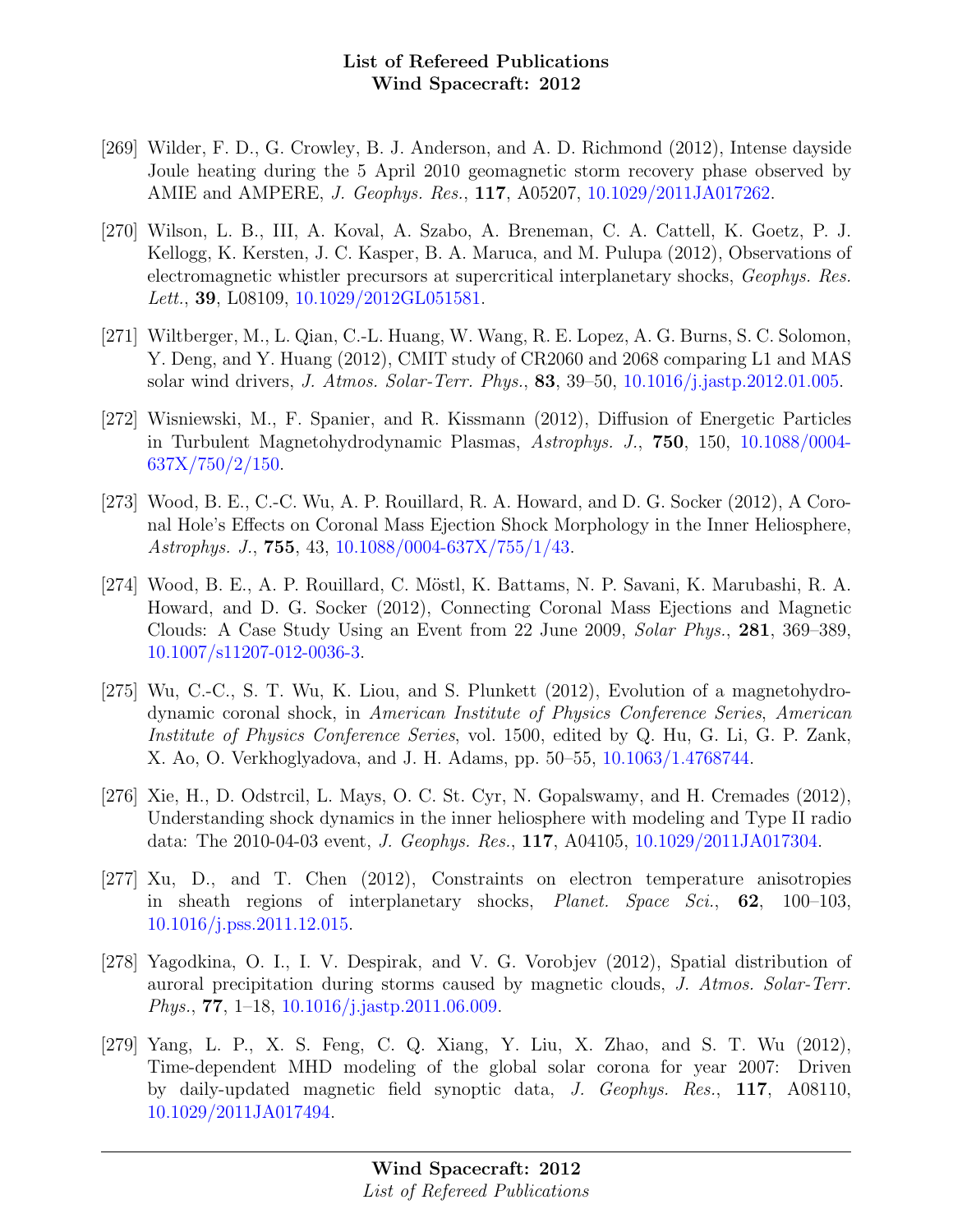- [280] Yao, S., C. Y. Tu, J. S. He, W. B. Wei, and X. H. Meng (2012), Multi-scale pressurebalanced structures in the solar wind observed by WIND, Chinese Sci. Bull., 57, 1421– 1428, [10.1007/s11434-011-4966-1.](http://dx.doi.org/10.1007/s11434-011-4966-1)
- [281] Yoon, P. H., R. P. Lin, D. E. Larson, and S. D. Bale (2012), Solar wind electrons and Langmuir turbulence, in American Institute of Physics Conference Series, American Institute of Physics Conference Series, vol. 1436, edited by J. Heerikhuisen, G. Li, N. Pogorelov, and G. Zank, pp. 80–85, [10.1063/1.4723594.](http://dx.doi.org/10.1063/1.4723594)
- [282] Yoon, P. H., L. F. Ziebell, R. Gaelzer, R. P. Lin, and L. Wang (2012), Langmuir Turbulence and Suprathermal Electrons, Space Sci. Rev., 173, 459–489, [10.1007/s11214-012-](http://dx.doi.org/10.1007/s11214-012-9867-3) [9867-3.](http://dx.doi.org/10.1007/s11214-012-9867-3)
- [283] Youssef, M. (2012), On the Interplanetary Coronal Mass Ejection Shocks in the Vicinity of the Earth, Earth Moon and Planets, 109, 13–27, [10.1007/s11038-012-9398-7.](http://dx.doi.org/10.1007/s11038-012-9398-7)
- [284] Youssef, M., A. Mahrous, R. Mawad, E. Ghamry, M. Shaltout, M. El-Nawawy, and A. Fahim (2012), The effects of the solar magnetic polarity and the solar wind velocity on Bz-component of the interplanetary magnetic field, Adv. Space Res., 49, 1198–1202, [10.1016/j.asr.2011.07.023.](http://dx.doi.org/10.1016/j.asr.2011.07.023)
- [285] Zarka, P., J.-L. Bougeret, C. Briand, B. Cecconi, H. Falcke, J. Girard, J.-M. Griessmeier, S. Hess, M. Klein-Wolt, A. Konovalenko, L. Lamy, D. Mimoun, and A. Aminaei (2012), Planetary and exoplanetary low frequency radio observations from the Moon, *Planet*. *Space Sci.*, **38**, 613–628, [10.1016/j.pss.2012.08.004,](http://dx.doi.org/10.1016/j.pss.2012.08.004) in press.
- [286] Zerbo, J. L., C. Amory Mazaudier, F. Ouattara, and J. D. Richardson (2012), Solar wind and geomagnetism: toward a standard classification of geomagnetic activity from 1868 to 2009, Ann. Geophys., 30, 421–426, [10.5194/angeo-30-421-2012.](http://dx.doi.org/10.5194/angeo-30-421-2012)
- [287] Zhang, B.-B., D. N. Burrows, B. Zhang, P. Mészáros, X.-Y. Wang, G. Stratta, V. D'Elia, D. Frederiks, S. Golenetskii, J. R. Cummings, J. P. Norris, A. D. Falcone, S. D. Barthelmy, and N. Gehrels (2012), Unusual Central Engine Activity in the Double Burst GRB 110709B, Astrophys. J., 748, 132, [10.1088/0004-637X/748/2/132.](http://dx.doi.org/10.1088/0004-637X/748/2/132)
- [288] Zhang, H., D. G. Sibeck, Q.-G. Zong, J. P. McFadden, D. Larson, K.-H. Glassmeier, and V. Angelopoulos (2012), Global magnetospheric response to an interplanetary shock: THEMIS observations, Ann. Geophys., 30, 379–387, [10.5194/angeo-30-379-2012.](http://dx.doi.org/10.5194/angeo-30-379-2012)
- [289] Zhang, H., K. K. Khurana, Q.-G. Zong, M. G. Kivelson, T.-S. Hsu, W. X. Wan, Z. Y. Pu, V. Angelopoulos, X. Cao, Y. F. Wang, Q. Q. Shi, W. L. Liu, A. M. Tian, and C. L. Tang (2012), Outward expansion of the lunar wake: ARTEMIS observations, Geophys. Res. Lett., 39, L18,104, [10.1029/2012GL052839.](http://dx.doi.org/10.1029/2012GL052839)
- [290] Zhao, H., and Q.-G. Zong (2012), Seasonal and diurnal variation of geomagnetic activity: Russell-McPherron effect during different IMF polarity and/or extreme solar wind conditions, J. Geophys. Res., 117, A11222, [10.1029/2012JA017845.](http://dx.doi.org/10.1029/2012JA017845)